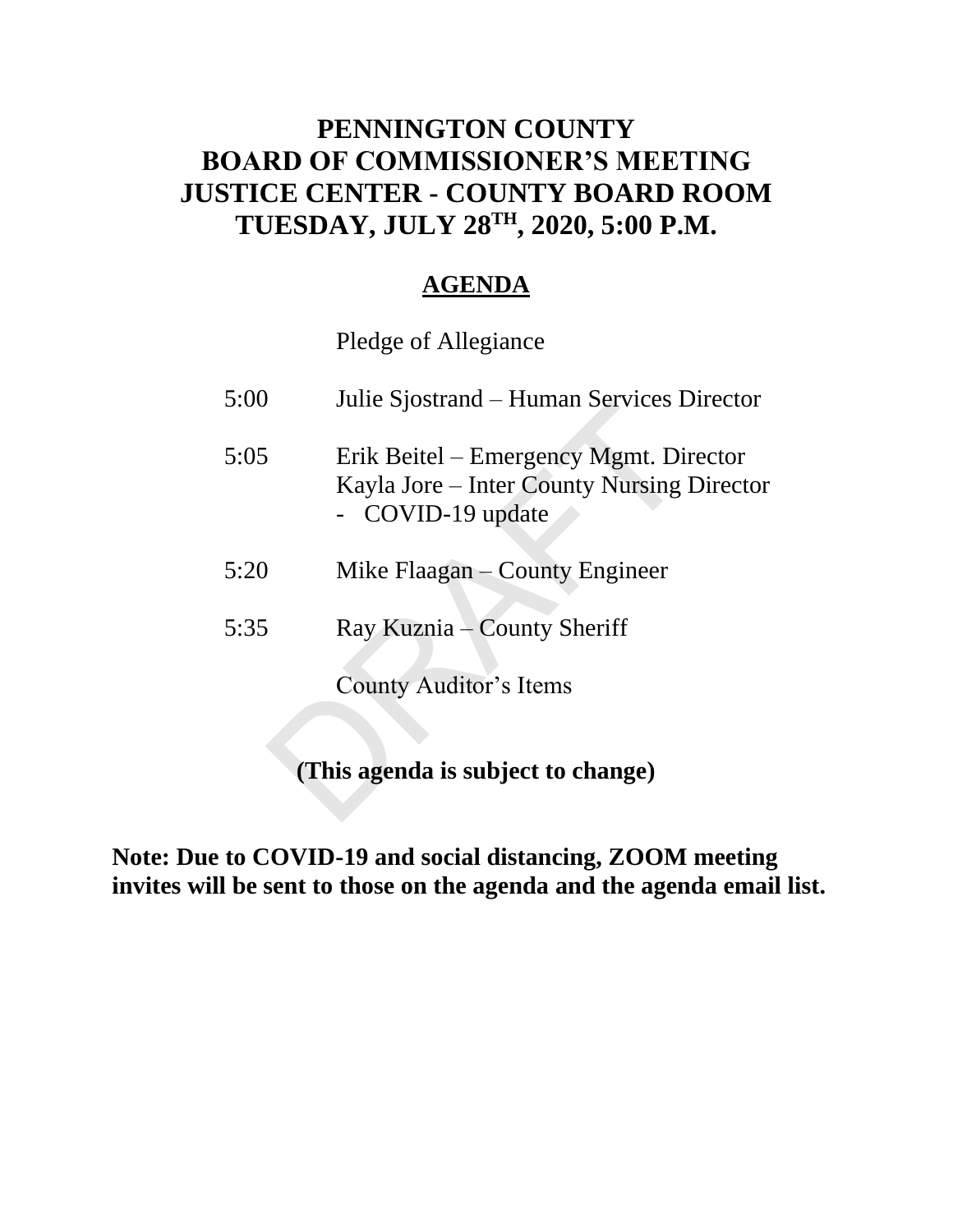### PENNINGTON COUNTY HUMAN SERVICES

#### HUMAN SERVICE COMMITTEE

#### CONSENT AGENDA

| On a motion by Commissioner | and seconded by                                                                              |
|-----------------------------|----------------------------------------------------------------------------------------------|
| Commissioner                | , the following recommendations of the                                                       |
|                             | Pennington County Human Service Committee for July 21, 2020 (detailed minutes on record) are |
| hereby adopted:             |                                                                                              |

#### **SECTION A**

- I. To approve the June 16, 2020 Human Service Committee Meeting minutes.
- II. To approve the agency's personnel action as presented.
- III. To approve the Child Safety and Permanency and Self-Support Index Performance Report.

#### SECTION B

I. To approve payment of the Agency's bills.

Aye Nay Nay Chairperson Date

\_\_\_\_\_\_\_\_\_\_\_\_ \_\_\_\_\_\_\_\_\_\_\_ \_\_\_\_\_\_\_\_\_\_\_\_\_\_\_\_\_\_\_\_\_\_\_\_\_\_\_\_\_\_\_\_\_\_\_\_ \_\_\_\_\_\_\_\_\_\_\_\_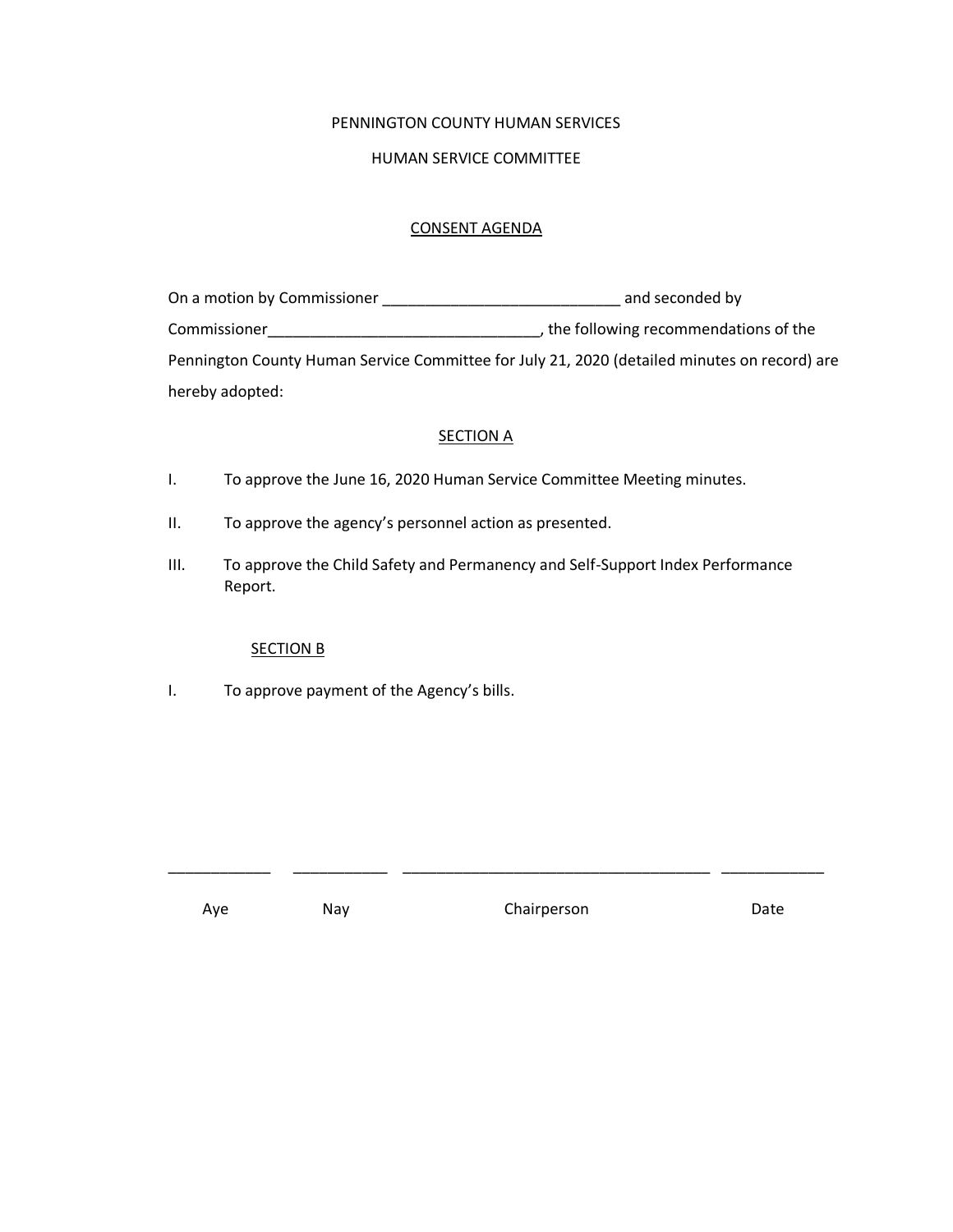### JOINT AFFILIATE DATA SHARING AGREEMENT

This Joint Affiliate Data Sharing Agreement ("Agreement") is made this day of

, 2020, by and between the Quin County Community Health Board, a multi-county community health board pursuant to Chapter 145A or the Minnesota Local Public Health Act ("CHB"), and the County of Kittson, the County of Marshall, the County of Pennington, the County of Red Lake, and the County of Roseau ("Counties"), all municipal corporations within the State of Minnesota.

WHEREAS, the CHB and the Counties ("Parties") are working together for the purpose of promoting community health and wellness, and to develop and implement policies, structures, and procedures to more effectively prevent illness and promote efficiency and economy in the delivery of public health services.

WHEREAS, the Counties are members of a Joint Powers Agreement, entered between the County of Kittson, the County of Marshall, the County of Pennington, the County of Red Lake, and the County of Roseau in order to establish the CHB. The Joint Powers Agreement includes requirements for how health and personal data must be handled. Nonetheless, the Parties believe it is prudent to enter this Agreement to make clear that the Parties are complying with their legal obligations to protect participant data.

WHEREAS, the Parties agree that health and personal data may be shared between the Parties. The Parties desire to enter this Agreement so as to define the obligations and protections that must be in place for each to share protected health information with each other.

WHEREAS, the Parties must comply with the Health Insurance Portability and Accountability Act ("HIPAA") and the Minnesota Government Data Practices ("MGDPA") when sharing information between Parties.

NOW THEREFORE, in consideration of these promises and of the mutual covenants and agreements contained herein, the Parties hereto hereby agree as follows:

- 1. The Parties Responsibilities.
	- 1.1 *Obligations and Activities*. The Parties shall take all necessary and appropriate actions to ensure the privacy and security of the data ("Data") provided between the Parties as well as any not public data derived from the Data provided. At a minimum, the Parties actions must include the following:
		- 1.1.1 The Parties shall not share the Data with any person who is not employed by either party.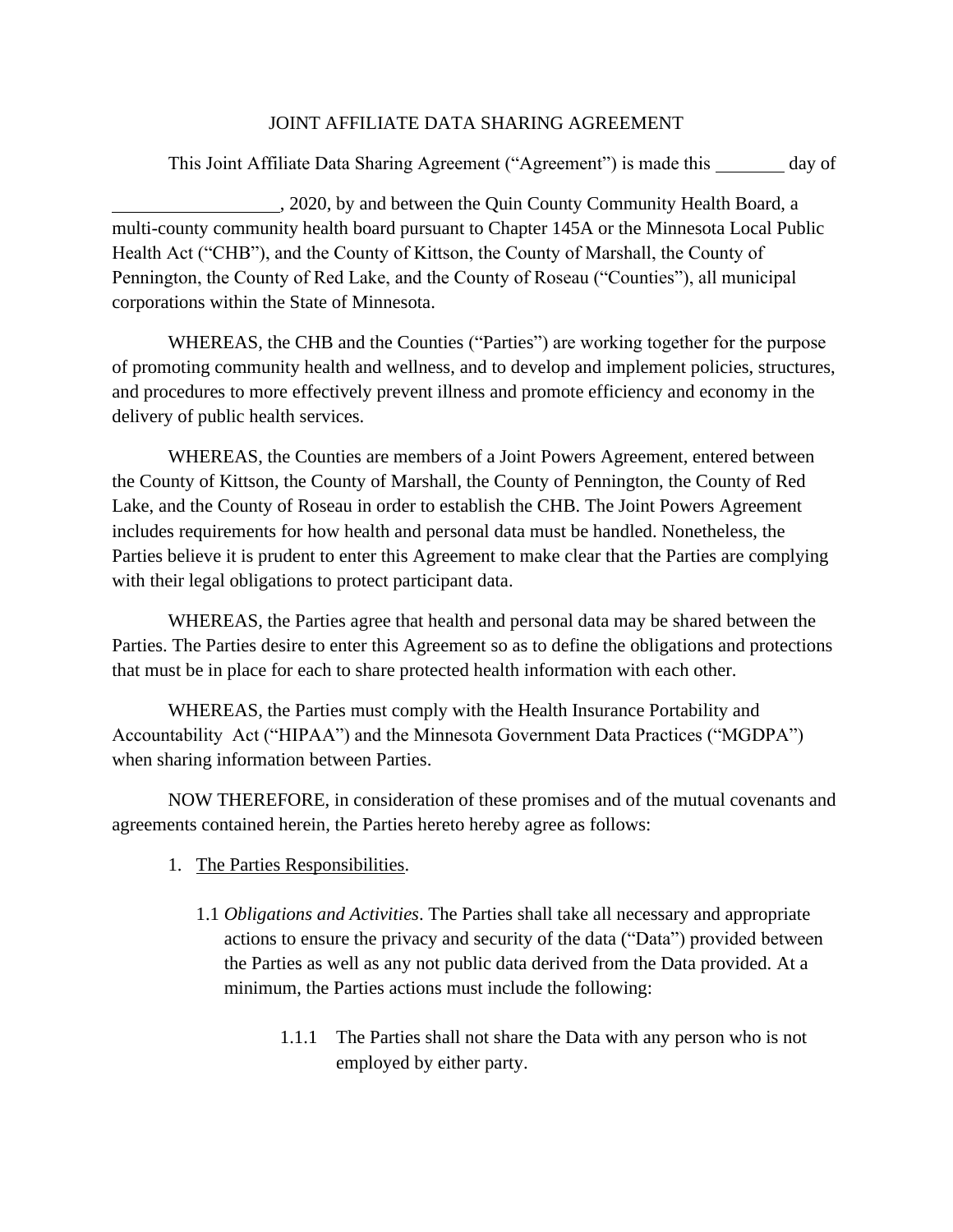- 1.1.2 The Parties shall not share the Data with any of their agents, employees, or subcontractors who do not need to know in order to perform their job duties.
- 1.1.3 The Parties shall ensure their agents, employees, or subcontractors are trained in and comply with all applicable laws pertaining to the Data, including but not limited to HIPAA and the MGDPA.
- 1.1.4 The Parties shall ensure that any subcontractors or other joint affiliates who create, receive, maintain, or transmit the Data on behalf of the Parties shall agree to the same restrictions, conditions, and requirements that apply to the Parties.
- 1.1.5 The Parties shall limit their use and dissemination of the Data to what is necessary for the administration and management of programs specifically authorized or mandated by law.
- 1.1.6 The Parties shall not use any of the Data for any purpose other than performing the Parties duties or for any purpose specifically authorized by law or federal requirements.
- 1.1.7 The Parties shall ensure that they meet all state and federal network and security policies that govern the Data.
- 1.1.8 The Parties shall maintain adequate physical security for all facilities and equipment to protect against unauthorized personnel gaining access to Data. Moreover, the Parties shall deploy security technology that will maintain a sufficient level of scrutiny at all times.
- 1.1.9 The Parties shall ensure they comply with all state and federal policies, procedures, and laws related to proper data practices, information policy, and use of the not public Data.
- 1.1.10 Any output documents, whether paper or electronic, must be transported, handled, and stored only by authorized employees, agents, or subcontractors of the Parties.
- 1.1.11 The Parties shall ensure their employees, agents, and subcontractors authorized to use the Data understand and follow policies and procedures for the appropriate and authorized use of the systems used to maintain the Data and for the protection of the Data.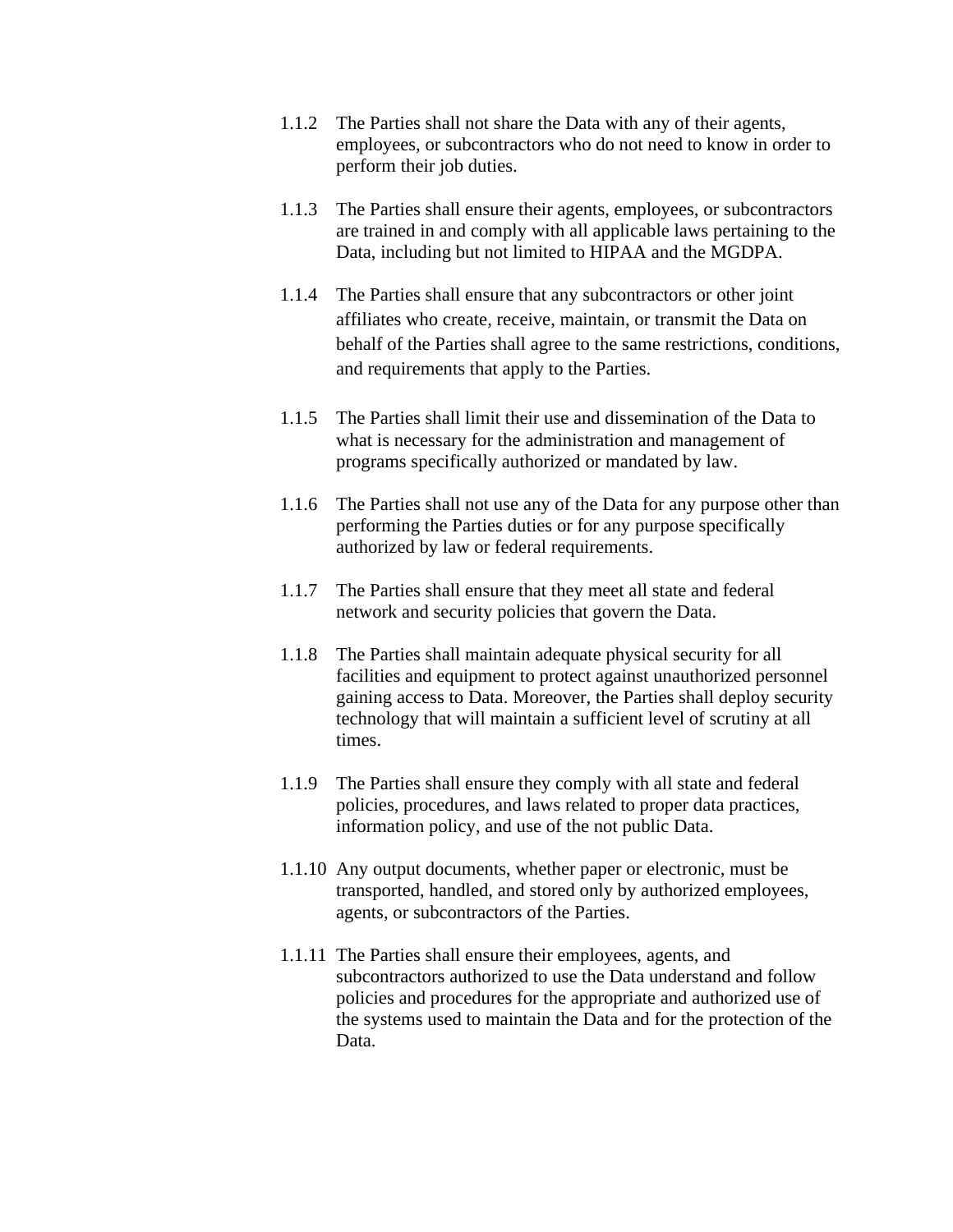- 1.1.12 The Parties shall be responsible for approving persons who have access to the systems used to maintain the Data and the use of the Data. The Parties are responsible for restricting any person's access that does not have a need to know.
- 1.1.13 The computer system and network used to store and access the Data must provide adequate security to prohibit unauthorized access to the Data. No unauthorized devices can be permitted to access, modify, use, or destroy any of the Data.
- 1.2 *Notification of Privacy and Security Incidents*. The Parties shall follow industry best practices to detect and immediately, or in any event no more than 24 hours after detection, notify the other Parties of any known or potential Privacy or Security Incident regarding Data provided by the Parties under this Agreement. For purposes of this Agreement, "Security Incident" means the attempted or successful unauthorized access, use, disclosure, modification, or destruction of information or interference with system operations in an information system. "Privacy Incident" means violation of the MGDPA and/or other applicable data privacy or protection laws, statutes, rules, regulations, or standards including, but not limited to, improper and/or unauthorized use or disclosure of not public data and incidents in which the confidentiality of the Data has been compromised in any way. The Parties shall take all necessary steps to ensure that they comply with the aforementioned notification requirements.
- 1.3 *Permitted Uses and Disclosure*. The Parties shall use the Data collected and stored exclusively for: the evaluation of community health and wellness, the creation of legislatively mandated reports, federal reporting requirements, and for other purposes required or permitted by law. The Parties may disclose the Data for the proper management and administration of the Parties or to carry out the legal responsibilities of the Parties, provided the disclosures are required by law, or the Parties obtain reasonable assurances from the person to whom the Data is disclosed that the Data will remain confidential and used for the purposes of which it was disclosed.
- 2. Amendment. This Agreement may be amended upon the written consent of the Parties to this Agreement. The Parties agree that they shall not unreasonably withhold consent to a proposed amendment to this Agreement in cases where the amendment is for the purpose of updating the agreement in light of changes to HIPAA, the MGDPA, and/or other applicable laws.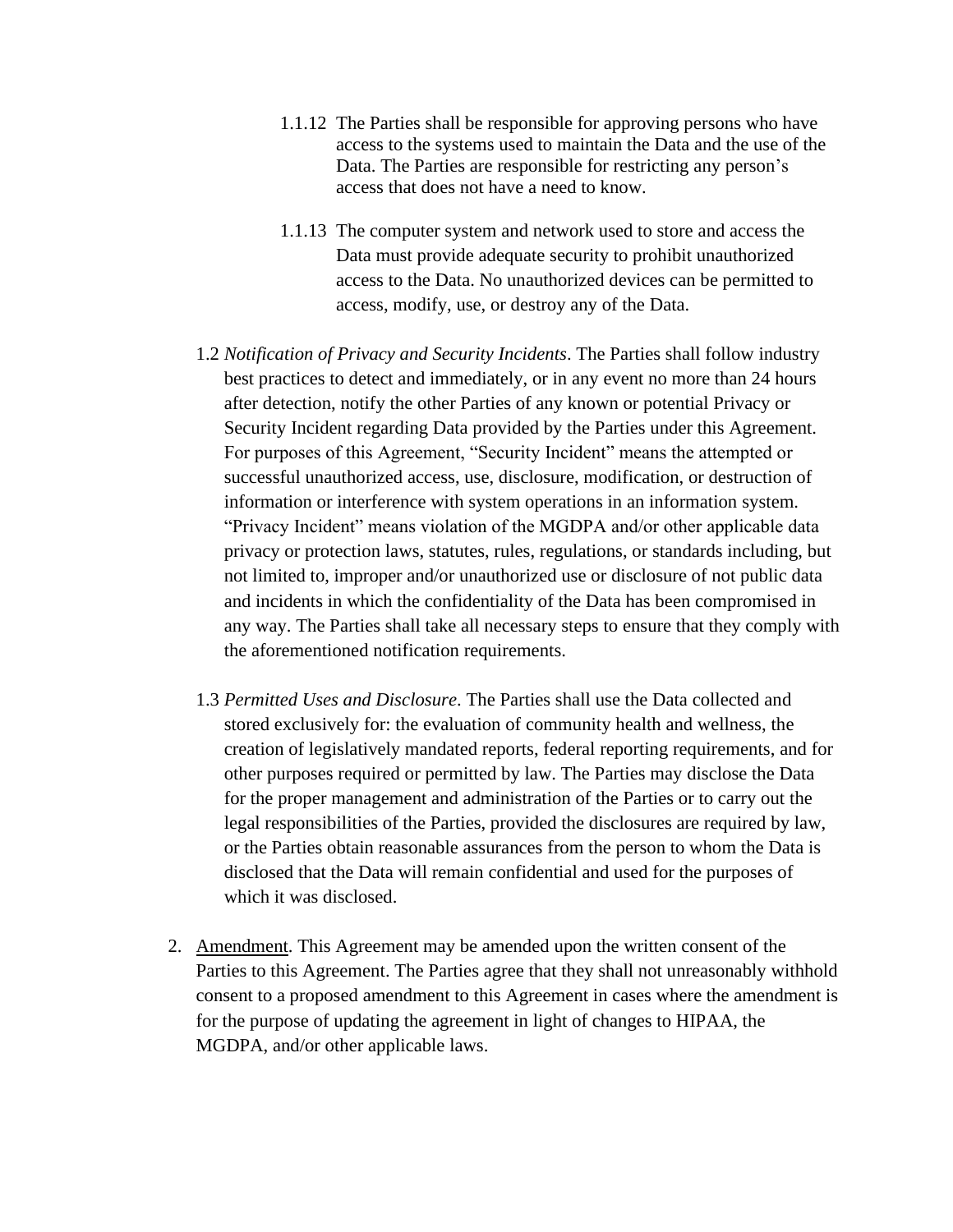- 3. Term and Termination. The Term of this Agreement shall be effective as of the date of this Agreement is fully executed and shall terminate upon: (1) the termination of the Joint Powers Agreement or (2) the date this Agreement terminates for cause, whichever is sooner.
	- 3.1 *Termination for Cause*. Either party may terminate this Agreement for cause if either party fails to observe their obligations under this Agreement and fails to cure a failure within a reasonable time fixed by the non-violating party.
	- 3.2 *The Parties Obligations Upon Termination*. Upon termination of this Agreement for any reason, the Parties shall do the following with the Data:
		- 3.2.1 Retain only the Data that is necessary for the Parties to continue their proper management and administration or to carry out its legal responsibilities.
		- 3.2.2 Return to the Parties any remaining Data that the Parties maintain.
		- 3.2.3 Continue to observe the above described data security and notification obligations.
- 4. Survival. The obligations of the Parties shall survive the termination of this Agreement. The Parties obligations shall only cease if any and all Data is no longer in the possession or accessible to the Parties.
- 5. Interpretation. Any ambiguity in this Agreement shall be interpreted to permit compliance with HIPAA, the MGDPA, and all other applicable laws.
- 6. Severability. In the event any provision or part of this Agreement is found to be invalid or unenforceable, only that particular provision or part so found, and not the entire Agreement, will be inoperative.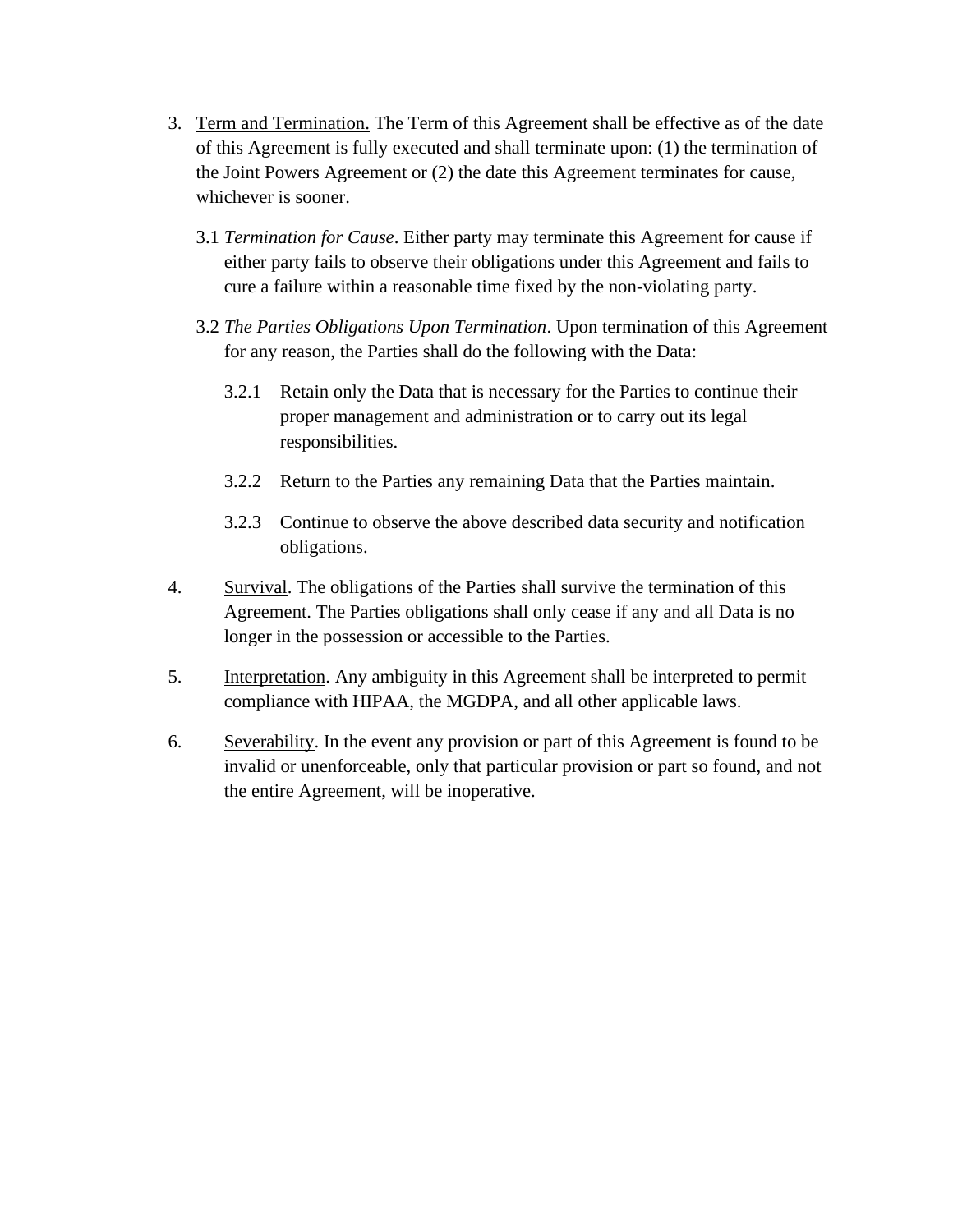### **OFFICIAL PROCEEDINGS PENNINGTON COUNTY BOARD OF COMMISSIONERS TUESDAY, JULY 14th, 2020 10:00 A.M.**

Pursuant to adjournment, the Pennington County Board of Commissioners met in the Pennington County Justice Center Board Room in Thief River Falls, MN, on Tuesday, July 14<sup>th</sup>, 2020 at 10:00 a.m. Members Present: Darryl Tveitbakk, Don Jensen, Bruce Lawrence, Neil Peterson, and Cody Hempel. Absent: None.

Also present: Mike Flaagan, Seamus Duffy, Jennifer Herzberg, and Seth Vettleson. Present via Zoom: Erik Beitel, Bryan Malone, Kayla Jore, Julie Sjostrand, April Scheinoha, and Grant Nelson.

The meeting was called to order by Chairman Tveitbakk and the Pledge of Allegiance was recited.

Pennington County Highway Engineer Mike Flaagan discussed re-advertising for bids on the Maintenance Building. He said no bids were received when previously advertised. Commissioner Jensen asked about a completion date for the project. Mr. Flaagan stated that if the project were to start in 2020 it would be completed by July of 2021.

Commissioner Jensen motioned to re-advertise for bids to construct the storage building. Commissioner Peterson seconded. Motion carried unanimously.

Mike Flaagan then gave an update on the bridge project. He stated that there had been some problems which caused a delay in setting the beams across the river. He said that the beams should be set today. Seven beams needed to be set between two piers with a span of approximately 118 feet. He thanked the media for providing project updates to the public.

County Engineer Mike Flaagan then gave updates on other projects throughout the county. The Highway 32 roundabout is nearing completion with the concrete finished on the main part of the roundabout. It is scheduled to be paved next week with an estimated date of Aug 1 to be open to traffic. The Challenger roundabout will be getting concrete, curb and gutter next week with an estimated date of Sept  $8<sup>th</sup>$  to be open to traffic. Entrark and no bids were received when previously advertising for bids. He said no bids were received when previously advertised.<br>
completion date for the project. Mr. Flaagan stated that if th<br>
be completed by July of 20

County Engineer Mike Flaagan presented the bids for paving the SD #564 parking lot adjacent to the Justice Center.

| Agassiz Asphalt        | \$95,867.75 |
|------------------------|-------------|
| RJ Zavoral & Sons Inc. | \$97,083.00 |

The bids do not include striping. Bids will be referred to the Building Committee for discussion. No action will be taken at this time.

Emergency Management Director Erik Beitel gave an update on the increase in COVID-19 cases throughout the state. He stated testing continues throughout the state of MN. He said Pennington County cases remain fairly stable but there has been a significant increase in cases in Beltrami and Roseau counties.

Inter-County Nursing Director Kayla Jore said Pennington County has 54 positive cases, of those only 2 are active cases and 52 have recovered. She said the highest number of cases are currently in the younger age groups, but she expects that to change at some point. She stated that they have seen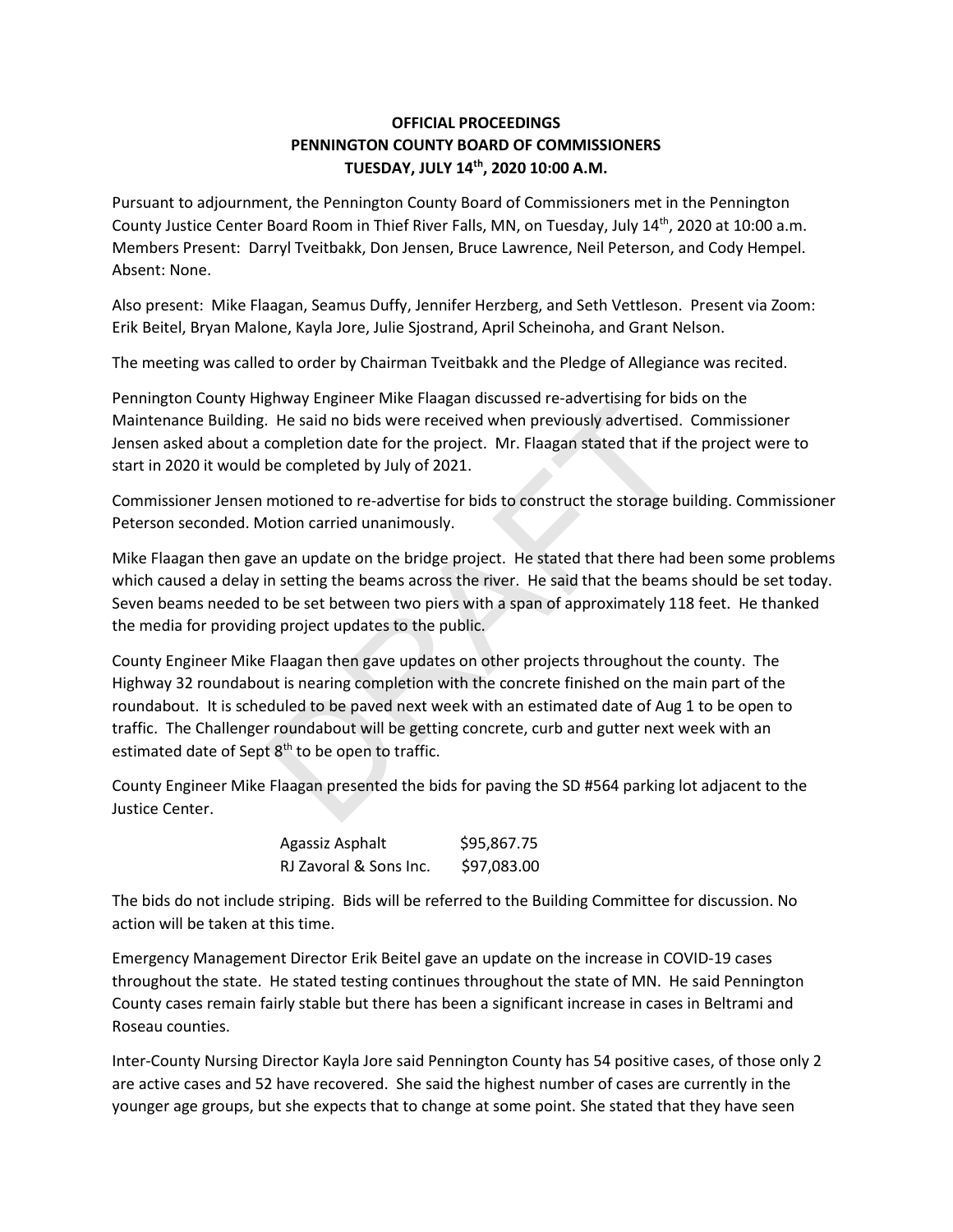another case in a long-term facility. The facility is working closely with the Dept. of Health and the Healthcare coalition.

Inter-County Nursing continues to do case investigation and contact tracing. Kayla would like to remind the public to continue to wash hands frequently, practice social distancing, and to wear a mask when in public.

Chief Deputy Sheriff Seth Vettleson discussed the promotion of Kayla Dunwoody to the position of Jail Sergeant beginning July  $13<sup>th</sup>$  with a 6-month probation and wages per union contract.

Moved by Commissioner Jenson, seconded by Commissioner Lawrence to promote Kayla Dunwoody to Jail Sergeant beginning July 13, 2020. Motion unanimously carried.

Moved by Commissioner Jensen, seconded by Commissioner Lawrence, to hire two part-time Correction Officers, Brianna Marie Vosen and Christofer John Triciante, beginning July 15<sup>th</sup>, 2020 with a 12-month probation and wages per union contract. Motion unanimously carried.

Chief Deputy Sheriff Seth Vettleson then presented a bid to upgrade the buffalo backup drive with a cost for materials and labor of \$1,050. Motioned by Commissioner Lawrence, seconded by Commissioner Hempel. Motion unanimously carried.

Moved by Commissioner Jensen, seconded by Commissioner Peterson, to post and advertise for a fulltime Correction Officer. Motion unanimously carried.

Moved by Commissioner Jensen, seconded by Commissioner Peterson, to advertise for two part-time Correction Officers. Motion unanimously carried.

Commissioner Jensen discussed the Assessor interviews. He stated four candidates were interviewed. The Personnel Committee then recommended Carl Bruzek be hired for the position of Pennington County Assessor effective July 6<sup>th</sup>, 2020. Commissioner Jensen moved, seconded by Commissioner Hempel, to hire Carl Bruzek to fill the unexpired appointment term as a result of Adeline Olson's retirement effective July  $6<sup>th</sup>$ , 2020. Motion unanimously carried. between and christoler bolin mitaline, beginning buy 15 , 20.<br>Der union contract. Motion unanimously carried.<br>The Vettleson then presented a bid to upgrade the buffalo ba<br>r of \$1,050. Motioned by Commissioner Lawrence, sec

The Personnel Committee discussed the payment of accrued overtime to Adeline Olson as a result of extra hours she had put in taking care of items that needed to be wrapped up before her retirement. The decision was made to pay Adeline for 20 hours of overtime in her final paycheck. Moved by Commissioner Jensen, seconded by Commissioner Peterson, to pay Adeline Olson for 20 hours of overtime in her final paycheck. Motion unanimously carried.

Commissioner Jensen discussed the performance evaluations of Julie Sjostrand, Human Services Director. A self-evaluation as well as an evaluation by the Personnel Committee were done, and evaluations met or exceeded expectations. A salary adjustment to \$49.75 per hour effective July 13<sup>th</sup>, 2020 was recommended.

Moved by Commissioner Jensen, seconded by Commissioner Lawrence, to set the salary of Julie Sjostrand, Human Services Director to \$49.75 per hour effective July 13<sup>th</sup>, 2020. Motion unanimously carried.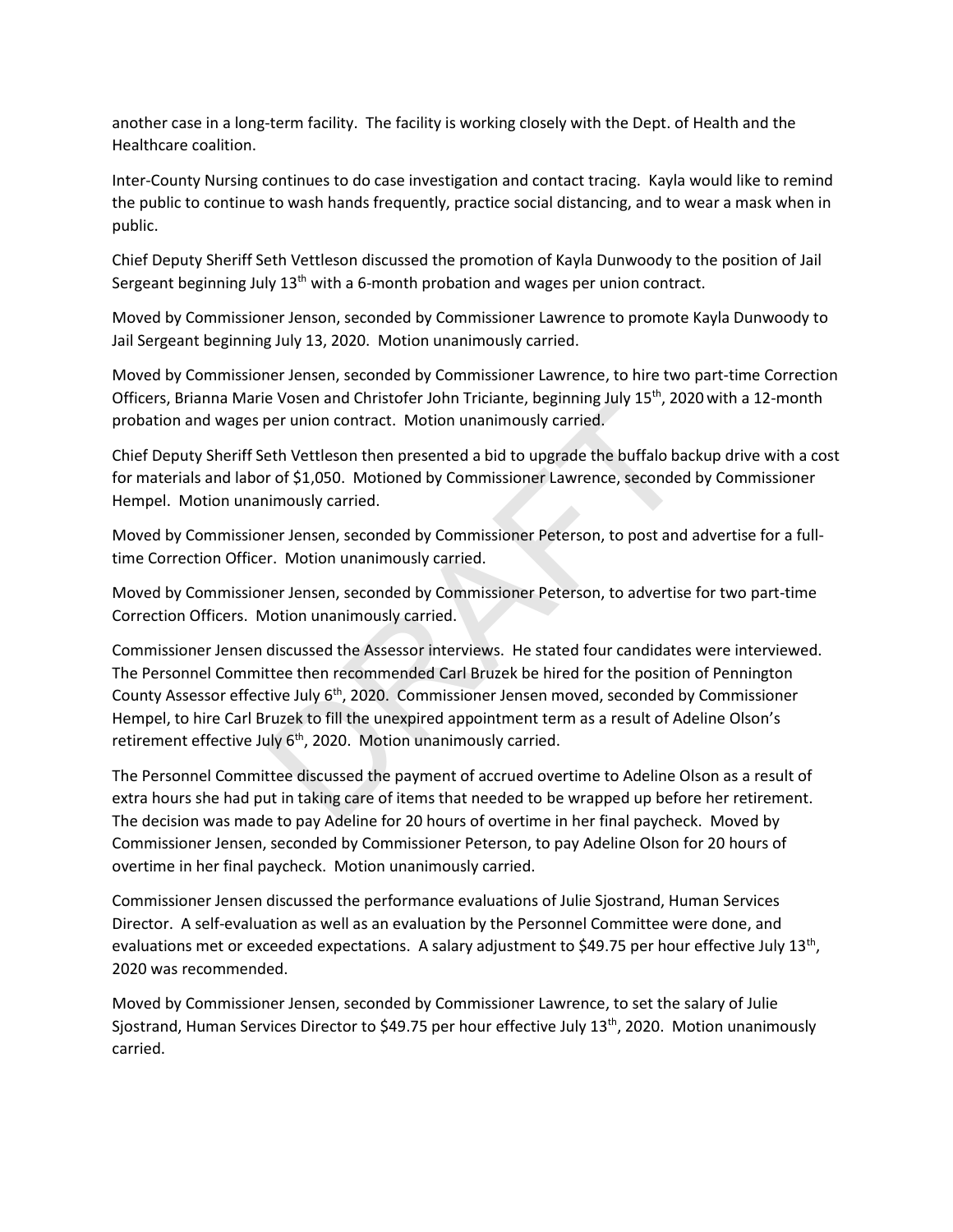Commissioner Jensen discussed advertising to hire a Deputy Assessor/Appraiser in the Assessor's office. Moved by Commissioner Lawrence, seconded by Commissioner Hempel, to advertise for a Deputy Assessor/Appraiser. Motion carried.

Commissioner Jensen gave an update on the Coordinator position. He stated that the position had been advertised and they are setting up interviews for July  $24<sup>th</sup>$ , 2020. All applicants will be interviewed. Commissioner Tveitbakk presented the salary schedule for the position. The position would have a starting salary of \$91,910 with a  $5<sup>th</sup>$  year step at \$105,040. Motioned by Commissioner Jensen, seconded by Commissioner Hempel, to set the starting salary of the Pennington County Coordinator position to \$91,910. Motion unanimously carried.

The following resolution was introduced by County Auditor-Treasurer Jennifer Herzberg. Moved by Commissioner Peterson, seconded by Commissioner Hempel, and upon vote was unanimously carried.

#### **PENNINGTON COUNTY BOARD OF COMMISSIONERS**

#### **RESOLUTION**

**WHEREAS**, the COVID-19 Pandemic requires additional efforts to make the election process safe, sanitary and effective; and,

**WHEREAS**, the Office of the Minnesota Secretary of State is currently soliciting grant applications from counties for grants pursuant to Laws 2020, Chapter 77, section 4 and the federal CARES Act; and,

**WHEREAS**, grants will be provided to each county pursuant to a formula set forth in Section H of the grant application provided by the Office of the Secretary of State; and, WHEREAS, the funds provided by the Office of the Secretary of State are provided for the purpose of the uses set forth in the federal CARES Act and as further restricted by Laws 2020, chapter 77, section 4, subdivision 4; and,

**WHEREAS**, those purposes are primarily for the protection of persons involved with the election process including voters, as well as certain other purchases set forth in law; and, WHEREAS, the county will work with the municipalities within the county to determine a fair, equitable, and mutually agreeable allocation of the funds within the County and between municipalities, and if an agreement cannot be reached, the funds will be distributed pursuant to the OSS identified default allocation formula as determined by the Secretary and provided in Section E of the grant application; and, **PENNINGTON COUNTY BOARD OF COMMISSIONERS**<br>**RESOLUTION**<br>**RESOLUTION**<br>**RESOLUTION**<br>**ECOVID-19** Pandemic requires additional efforts to make the<br>ective; and,<br>Deffice of the Minnesota Secretary of State is currently solicit<br>a

**WHEREAS**, the grant application is to be completed by the staff of the auditor and other staff responsible for the administration of elections in this county; and, WHEREAS, the grant application must be completed, certified by a county official, typically the chief

county election official, returned to the Office of the Secretary of State and a grant agreement executed prior to the receipt of the funds to which the county is entitled pursuant to Sections E and F of the grant application; and,

**WHEREAS**, Laws 2020, Chapter 77, section 4 requires a 20% match for the grant, with a 25% match for electronic roster purchases; and,

**WHEREAS**, the grant agreement will reflect the grant application for each county; and

**WHEREAS**, additional assistance may be forthcoming later in this election cycle from state and federal funds, particularly those funds appropriated or these purposes by the Legislature; and,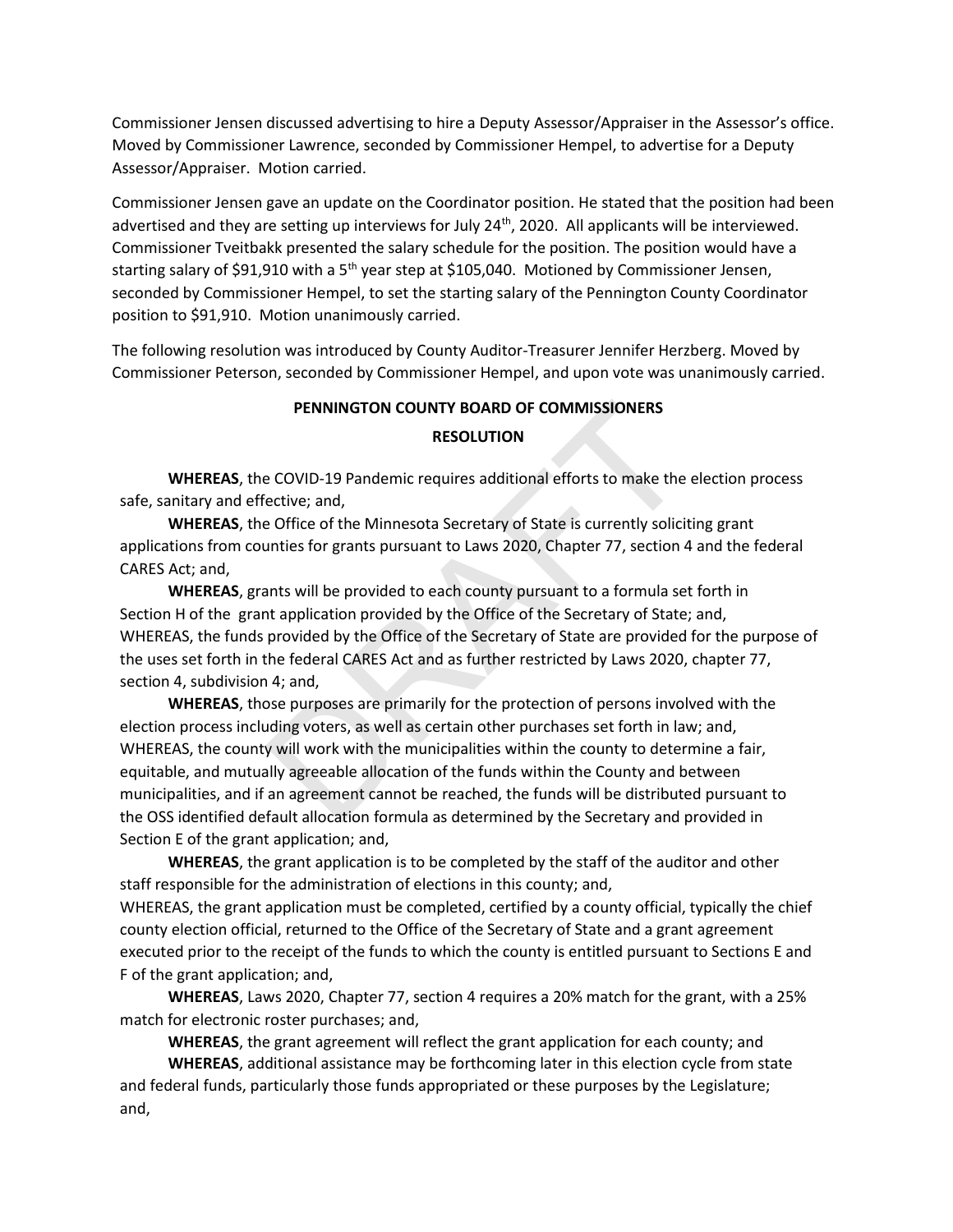**WHEREAS**, there are continuing needs throughout the election cycle for both COVID-19 and election security efforts and concomitant costs; and

**WHEREAS**, time is of the essence;

**THEREFORE, BE IT RESOLVED** that the grant application in the form presented to this board and to be submitted to the Office of the Secretary of State is hereby approved; and

**BE IT FURTHER RESOLVED, BE IT FURTHER RESOLVED** that the Board directs the spending of existing county funds in an amount equivalent to the required match indicated in the application on the purposes for which the grant is received; and

**BE IT FURTHER RESOLVED** that the chief elections officer of the County and staff are directed to submit this approved grant application at the earliest opportunity; and

**BE IT FURTHER RESOLVED**, that when the grant agreement is provided to the chief elections officer of the county, that person is delegated the authority to execute that agreement and return it to the Office of the Secretary of State without further approval by this Board; and

**BE IT FINALLY RESOLVED**, that the chief elections officer of the county is hereby authorized to apply for any additional funds made available by the state for the defrayment of costs of efforts to combat COVID-19 in the election process and for the enhancement of election security, and to execute any grant agreements required to access those funds from this date until the general election on November 3, 2020. etary of State without further approval by this Board; and<br> **RESOLVED**, that the chief elections officer of the county is he<br>
tional funds made available by the state for the defrayment of<br>
in the election process and for

Commissioner Peterson moved, seconded by Commissioner Jensen, to approve the \$10,000 appropriation to the Pennington County Fair Board. Motion carried.

Moved by Commissioner Lawrence, seconded by Commissioner Hempel, to approve the County Board minutes of June 23<sup>rd</sup>, 2020 as written. Motion carried.

Moved by Commissioner Peterson, seconded by Commissioner Jensen, to approve payment of the Human Services Warrants totaling \$90,095.03 and the following Commissioner warrants. Motion carried.

#### WARRANTS

| \$243,986.91 |
|--------------|
| \$162,395.25 |
| 125.00       |
| $5$ 7.550.00 |
|              |

Per diems and meal reimbursements in the amount of \$3,025.00 were also approved.

Commissioner Hempel mentioned the recent Technology Committee meeting and discussed current staffing and potential staffing needs. The Technology Committee will continue to work on these items with County Auditor-Treasurer Jennifer Herzberg until they have feedback on what the current personnel needs will be. The Technology Committee is currently calculating IT costs so they can understand what these costs look like. They are looking at current expenditures and potential cost saving that there could be.

Commissioner Lawrence talked about a meeting that was held with Brian Byklum on asbestos issues at the Auditorium. He had done a complete review back in 2007. A walk through of the Auditorium was done and a discussion was held on what costs could be. His initial cost estimate is approximately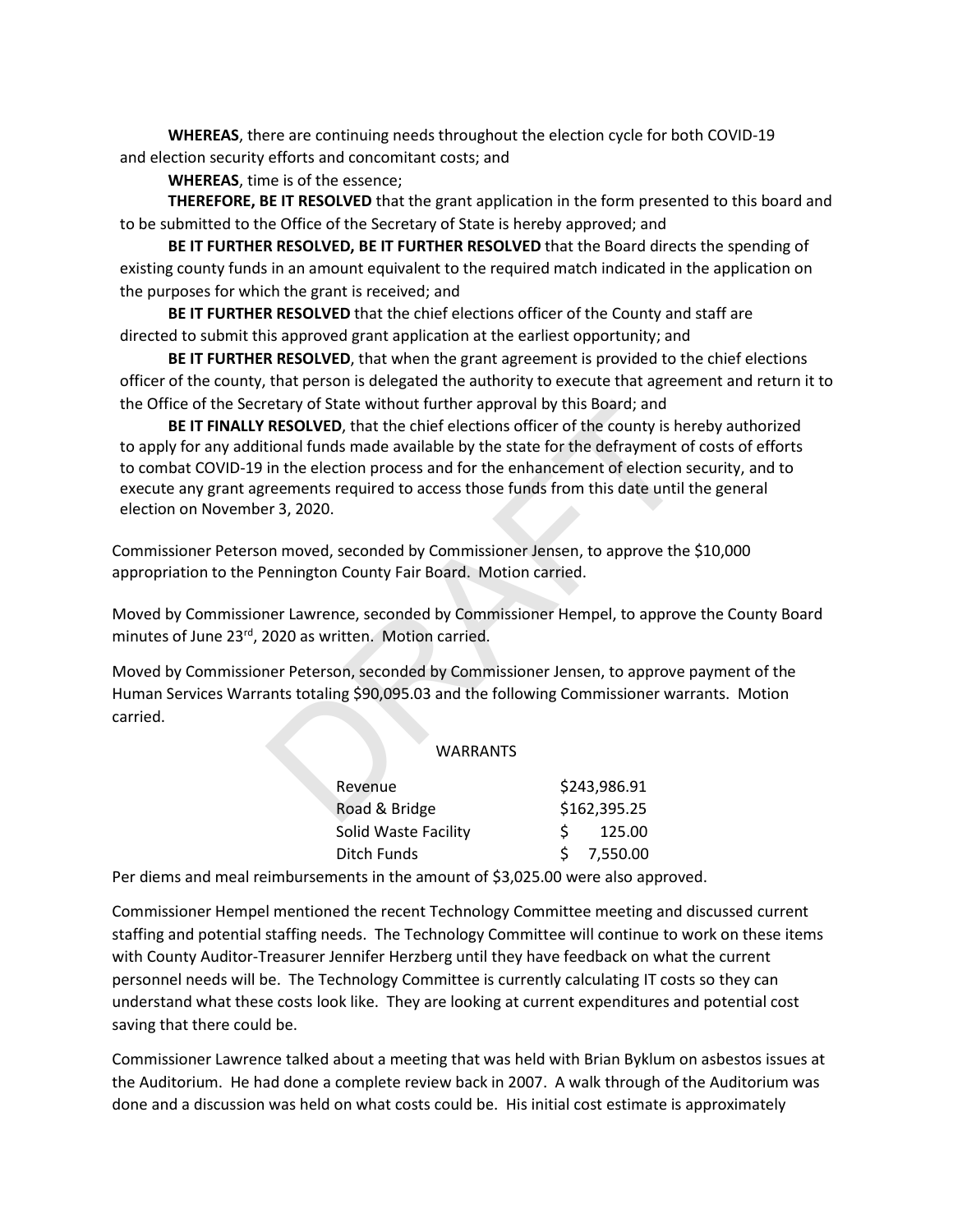\$100,000. This figure would depend on different methods of removing the asbestos. He will be preparing a more accurate estimate.

Commissioner Tveitbakk discussed the Cares Act money and stated he has asked Commissioner Peterson to serve on a committee with various staff. There will be discussions on expenses that can be used for reimbursement from those funds. Emergency Management Director Erik Beitel is working on an application process to distribute money to small businesses.

Human Services Director Julie Sjostrand mentioned she has several staff telecommuting. Most are back for two days per week and are looking at a 3<sup>rd</sup> day in the future. She mentioned making sure when staff return to work in the office that social distancing can be maintained. She also mentioned she has an issue of some workers who are still in need of laptops.

Moved by Commissioner Peterson, seconded by Commissioner Jensen, to adjourn the Board meeting to 5:00 p.m., July 28th, 2020. Motion carried.

ATTEST:

Jennifer Herzberg, Auditor-Treasurer Darryl Tveitbakk, Chairman Pennington County **Board of Commissioners** 020. Motion carried.<br>
er Herzberg, Auditor-Treasurer Darryl Tveitbakk, C<br>
Board of Commissi<br>
Board of Commissi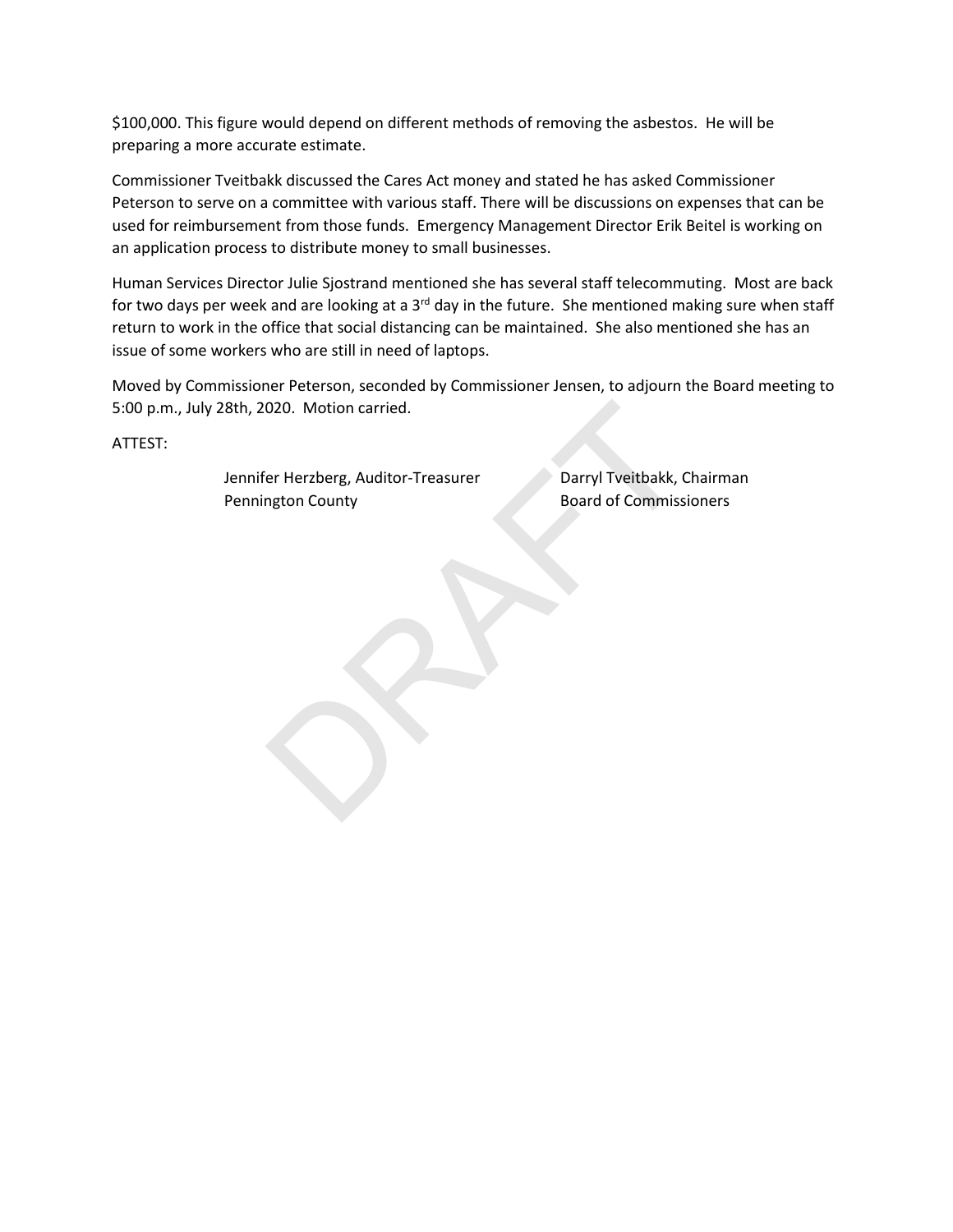| Jennifer                                  |                | <b>Pennington County Financial System</b>                                                                | <b>INTEGRATED<br/>FINANCIAL SYSTEMS</b> |
|-------------------------------------------|----------------|----------------------------------------------------------------------------------------------------------|-----------------------------------------|
| 7/28/20<br>4:09PM                         |                | Audit List for Board COMMISSIONER'S VOUCHERS ENTRIES                                                     | Page 1                                  |
| Print List in Order By:                   | $\overline{1}$ | 1 - Fund (Page Break by Fund)<br>2 - Department (Totals by Dept)<br>3 - Vendor Number<br>4 - Vendor Name |                                         |
| Explode Dist. Formulas Y                  |                |                                                                                                          |                                         |
| Paid on Behalf Of Name<br>on Audit List?: | $\mathsf{N}$   |                                                                                                          |                                         |
| Type of Audit List:                       | D              | D - Detailed Audit List<br>S - Condensed Audit List                                                      |                                         |
| Save Report Options?:                     | $\mathsf{N}$   |                                                                                                          |                                         |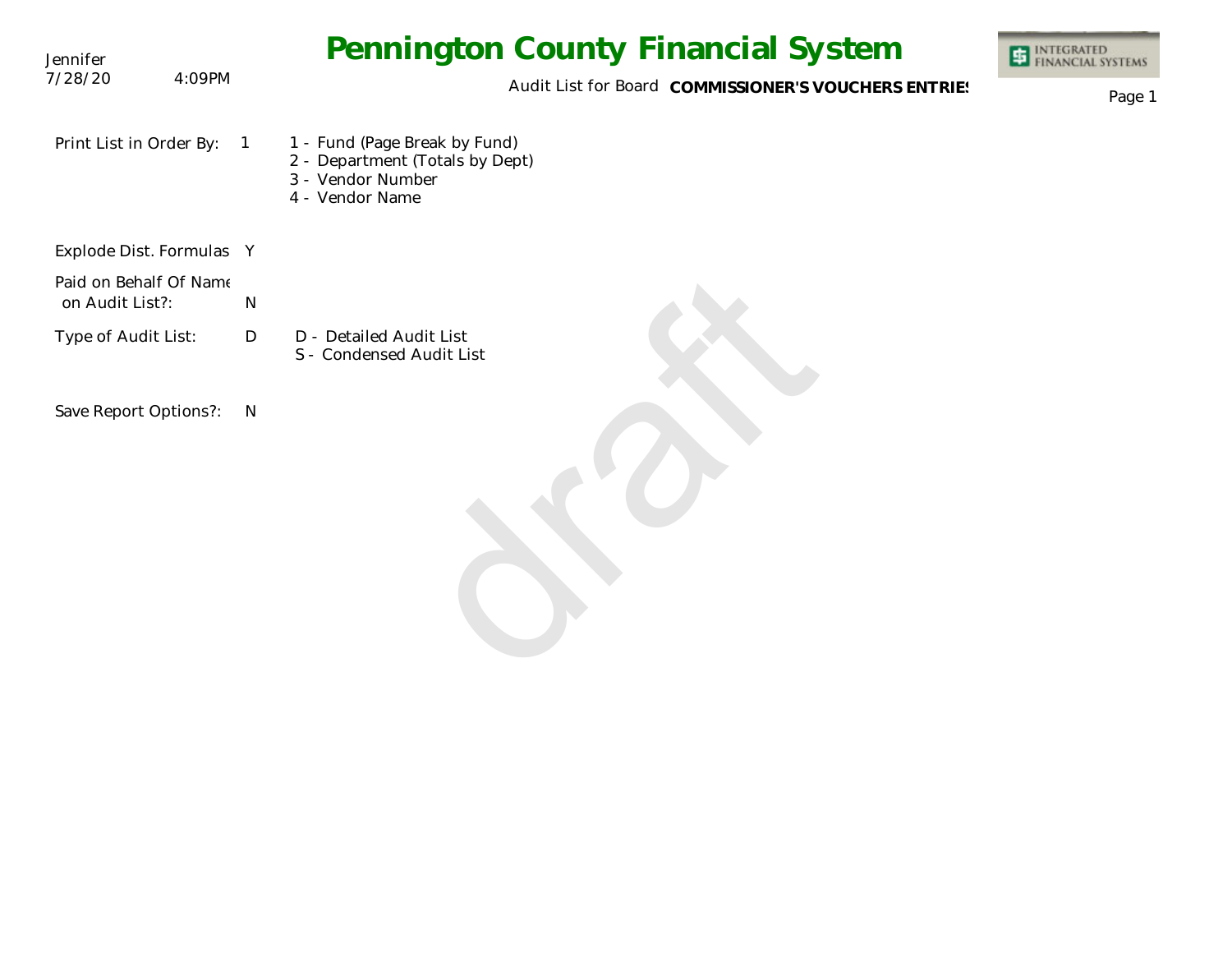Audit List for Board COMMISSIONER'S VOUCHERS ENTRIES<br>Page 2

|    |       | Vendor Name                      | Rpt  |           | <b>Warrant Description</b>         | Invoice $#$   | Account/Formula Descripti 1099   |         |
|----|-------|----------------------------------|------|-----------|------------------------------------|---------------|----------------------------------|---------|
|    |       | No. Account/Formula              | Accr | Amount    | Service Dates                      | Paid On Bhf # | On Behalf of Name                |         |
|    | 2324  | BERGSTROM ELECTRIC INC           |      |           |                                    |               |                                  |         |
| 52 |       | 01-251-000-0000-6300             |      | 70.00     | <b>TWISTLOCK ENDS/POWER STRIPS</b> | 6-144203      | REPAIRS & MAINTENANCE            | N       |
| 53 |       | 01-201-000-0000-6300             |      | 210.00    | FIX SPRINKLER HEAD, RESET FIRE     | 6-144255      | REPAIRS & MAINTENANCE            | N.      |
|    | 2324  | BERGSTROM ELECTRIC INC           |      | 280.00    | 2 Transactions                     |               |                                  |         |
|    | 2050  | <b>BREDESON SUPPLY</b>           |      |           |                                    |               |                                  |         |
| 87 |       | 01-601-000-0000-6401             |      | 32.25     | OFFICE SUPPLIES                    | 88476         | SUPPLIES - EXTENSION             | N       |
|    | 2050  | <b>BREDESON SUPPLY</b>           |      | 32.25     | 1 Transactions                     |               |                                  |         |
|    | 3306  | CITY OF THIEF RIVER FALLS        |      |           |                                    |               |                                  |         |
| 30 |       | 01-221-000-0000-6262             |      | 5,656.10  | 2ND QTR TASK FORCE WAGES           | 3656          | <b>OTHER SERVICES</b>            | N       |
| 31 |       | 01-221-000-0000-6801             |      | 60.65     | 2ND OTR TASK FORCE EXPENSES        | 3656          | MISCELLANEOUS EXPENSE            | N       |
|    | 3306  | CITY OF THIEF RIVER FALLS        |      | 5,716.75  | 2 Transactions                     |               |                                  |         |
|    | 3407  | CLIMATE CONTROL, INC.            |      |           |                                    |               |                                  |         |
| 51 |       | 01-218-000-0000-6300             |      | 65.00     | ADJUST RTU 1-6 DAT SETPOINTS       | 14462         | REPAIRS & MAINTENANCE            | N       |
| 50 |       | 01-218-000-0000-6300             |      | 1,629.00  | SITE VISIT/VAVS AND RTU 2 UNIT     | 14463         | REPAIRS & MAINTENANCE            | N       |
|    | 3407  | CLIMATE CONTROL, INC.            |      | 1,694.00  | 2 Transactions                     |               |                                  |         |
|    | 3408  | CODE 4 SERVICES INC              |      |           |                                    |               |                                  |         |
| 63 |       | 01-201-000-0000-6631             |      | 11,350.09 | EQUIPMENT 2020 DURANGO             | 5622          | <b>FURNITURE &amp; EQUIPMENT</b> | N       |
| 64 |       | 01-201-000-0000-6631             |      | 13,014.51 | EQUIPMENT 2020 RAM                 | 5623          | <b>FURNITURE &amp; EQUIPMENT</b> | N       |
|    | 3408  | CODE 4 SERVICES INC              |      | 24,364.60 | 2 Transactions                     |               |                                  |         |
|    | 3307  | COMMISSIONER OF TRANSPORTATION-S |      |           |                                    |               |                                  |         |
| 49 |       | 01-220-000-0000-6207             |      | 2,463.49  | 2020 ARMER MOTOROLA AGREEMENT      | 606956        | RADIO                            | N.      |
|    | 3307  | COMMISSIONER OF TRANSPORTATION-S |      | 2,463.49  | 1 Transactions                     |               |                                  |         |
|    | 13059 | DHS - SWIFT                      |      |           |                                    |               |                                  |         |
| 43 |       | 01-061-000-0000-6262             |      | 50.15     | <b>PVC PRINTING</b>                | A301C572091   | OTHER SERVICES - ELECTIONS       | N       |
|    | 13059 | DHS - SWIFT                      |      | 50.15     | 1 Transactions                     |               |                                  |         |
|    |       | 6313 FALLS TOWING                |      |           |                                    |               |                                  |         |
| 70 |       | 01-201-000-0000-6801             |      | 150.00    | TOW JEEP GRAND CHEROKEE 200009     | 12749         | MISCELLANEOUS EXPENSE            | Y       |
| 68 |       | 01-201-000-0000-6801             |      | 150.00    | TOW HONDA CRV-SILVER 20001709      | 13298         | MISCELLANEOUS EXPENSE            | Y       |
| 67 |       | 01-201-000-0000-6801             |      | 65.00     | TOW CHEVY CAVALIER/20001674        | 13376         | MISCELLANEOUS EXPENSE            | Υ       |
| 69 |       | 01-201-000-0000-6801             |      | 395.00    | TOW PONTIAC GRAND PRIX 2000185     | 13492         | MISCELLANEOUS EXPENSE            | $\sf Y$ |
| 66 |       | 01-201-000-0000-6801             |      | 170.00    | TOW FORD AEROSTAR/18002157         | 8073          | MISCELLANEOUS EXPENSE            | Y       |

Copyright 2010-2020 Integrated Financial Systems

**6313** Transactions **FALLS TOWING**

**930.00 5**

Jennifer 7/28/20 4:09PM

**1** County Revenue

## INTEGRATED<br>FINANCIAL SYSTEMS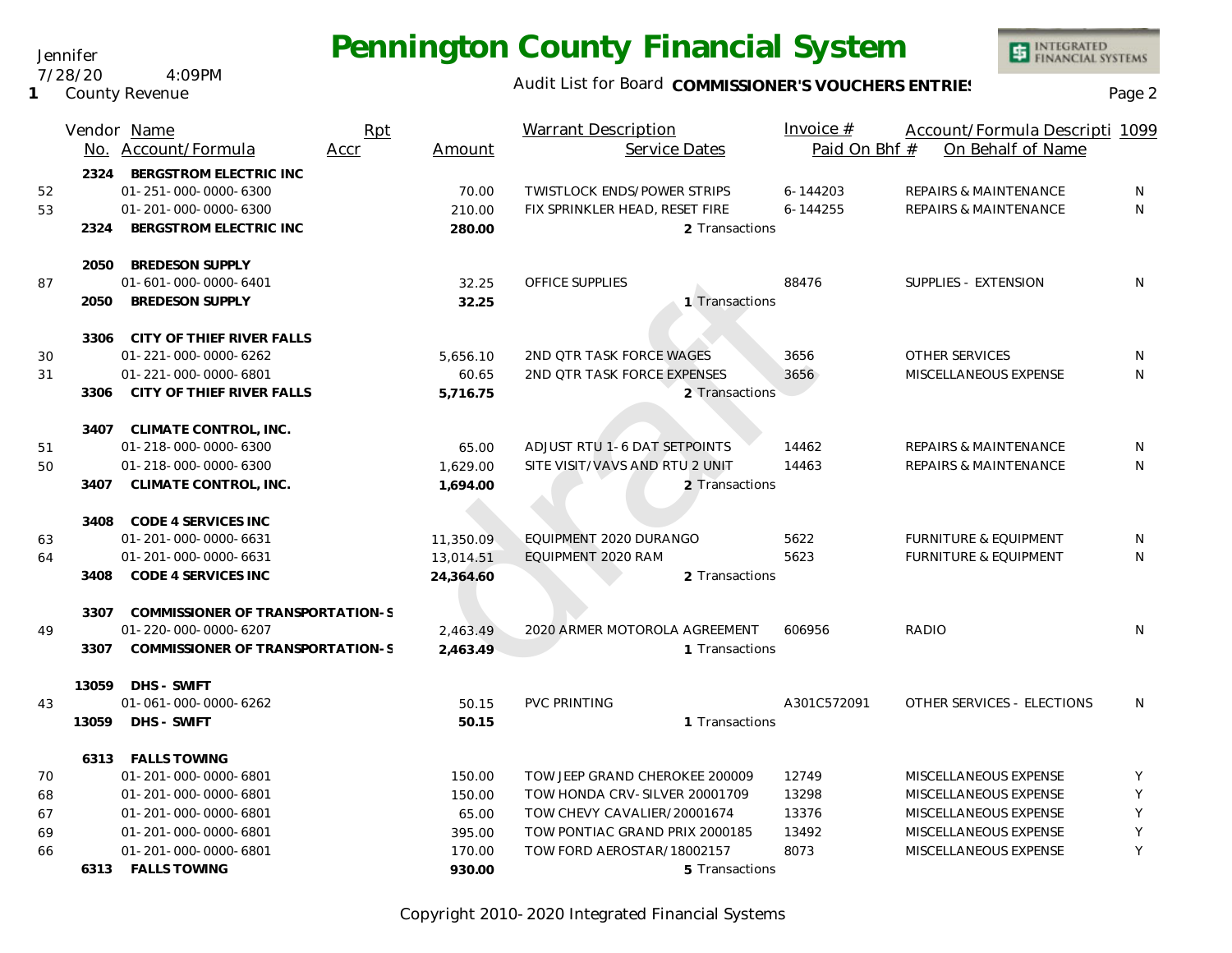Jennifer 7/28/20 4:09PM

**1** County Revenue

### Audit List for Board COMMISSIONER'S VOUCHERS ENTRIES<br>Page 3

|           | Rpt<br>Vendor Name                |           | <b>Warrant Description</b>     | Invoice $#$   | Account/Formula Descripti 1099   |              |
|-----------|-----------------------------------|-----------|--------------------------------|---------------|----------------------------------|--------------|
|           | No. Account/Formula<br>Accr       | Amount    | Service Dates                  | Paid On Bhf # | On Behalf of Name                |              |
| 7420      | Government Forms and Supplies     |           |                                |               |                                  |              |
| 34        | 01-061-000-0000-6401              | 196.33    | PRECINCT ENVELOPE KITS         | 0322498       | SUPPLIES-ELECTION                | N            |
| 7420      | Government Forms and Supplies     | 196.33    | 1 Transactions                 |               |                                  |              |
|           | 8315 HUBERT OUTDOOR POWER         |           |                                |               |                                  |              |
| 47        | 01-111-000-0000-6300              | 23.00     | POWERBELT DRIVE                | 178002        | <b>REPAIRS &amp; MAINTENANCE</b> | Y            |
|           | 8315 HUBERT OUTDOOR POWER         | 23.00     | 1 Transactions                 |               |                                  |              |
|           | 8014 HUGOS #7                     |           |                                |               |                                  |              |
| 40        | 01-003-000-0000-6330              | 9.99      | <b>FOOD FOR MEETING</b>        | 1155          | TRAVEL & EXPENSE                 | N            |
|           | 8014 HUGOS #7                     | 9.99      | 1 Transactions                 |               |                                  |              |
| 99999997  | INNOVATIVE OFFICE SOLUTIONS LLC   |           |                                |               |                                  |              |
| 65        | 01-220-000-0000-6401              | 343.60    | 10 CASES PAPER                 | IN3032440     | <b>SUPPLIES</b>                  | N            |
| 99999997  | INNOVATIVE OFFICE SOLUTIONS LLC   | 343.60    | 1 Transactions                 |               |                                  |              |
| 13498     | MARCO TECHNOLOGIES LLC            |           |                                |               |                                  |              |
| 29        | 01-101-000-0000-6301              | 7.25      | EQ442257 MAINTENANCE AGREEMENT | INV7730852    | MAINTENANCE AGREEMENT            | N            |
| 94        | 01-132-000-0000-6301              | 39.98     | EQ465509 MAINTENANCE AGREEMENT | INV7781906    | MAINTENANCE AGREEMENT            | N            |
| 159       | 01-801-000-0000-6301              | 342.98    | EQ238936 MAINTENANCE AGREEMENT | INV7791080    | MAINTENANCE AGREEMENT            | N            |
| 13498     | <b>MARCO TECHNOLOGIES LLC</b>     | 390.21    | 3 Transactions                 |               |                                  |              |
| 99999997  | MEKASH/SCOTT                      |           |                                |               |                                  |              |
| 54        | 01-201-000-0000-6420              | 85.00     | UNIFORM ALLOWANCE REIMBURSE    |               | <b>UNIFORMS</b>                  | N            |
| 55        | 01-201-000-0000-6420              | 50.00     | UNIFORM ALLOWANCE REIMBURSE    |               | <b>UNIFORMS</b>                  | N.           |
| 999999997 | MEKASH/SCOTT                      | 135.00    | 2 Transactions                 |               |                                  |              |
| 13361     | MN BUREAU OF CRIMINAL APPREHENSIO |           |                                |               |                                  |              |
| 84        | 01-203-000-0000-6801              | 420.00    | 35 NEW/14 RENEW                | 57-000064     | <b>GUN PERMIT - MISC</b>         | N.           |
| 13361     | MN BUREAU OF CRIMINAL APPREHENSIO | 420.00    | 1 Transactions                 |               |                                  |              |
| 13355     | MN COUNTIES COMPUTER COOP         |           |                                |               |                                  |              |
| 23        | 01-070-000-0000-6263              | 8,360.00  | 2020 3RD QTR TAX SUPPORT       | 2007081       | COMPUTER SERVICES - DP           | N            |
| 24        | 01-070-000-0000-6263              | 412.50    | 2020 3RD QTR BETA TESTING      | 2007081       | COMPUTER SERVICES - DP           | N            |
| 25        | 01-070-000-0000-6263              | 600.00    | 2020 3RD QTR ENHANCEMENT FUND  | 2007081       | COMPUTER SERVICES - DP           | N            |
| 26        | 01-070-000-0000-6263              | 3,090.00  | 2020 3RD QTR CAMA MAINT SUPPOR | 2007081       | COMPUTER SERVICES - DP           | N            |
| 27        | 01-070-000-0000-6263              | 1,220.00  | 2020 3RD QTR PAYMATE           | 2007081       | COMPUTER SERVICES - DP           | $\mathsf{N}$ |
| 28        | 01-070-000-0000-6263              | 383.25    | 2020 3RD QTR CAPITAL ASSETS    | 2007081       | <b>COMPUTER SERVICES - DP</b>    | N            |
| 13355     | MN COUNTIES COMPUTER COOP         | 14,065.75 | 6 Transactions                 |               |                                  |              |

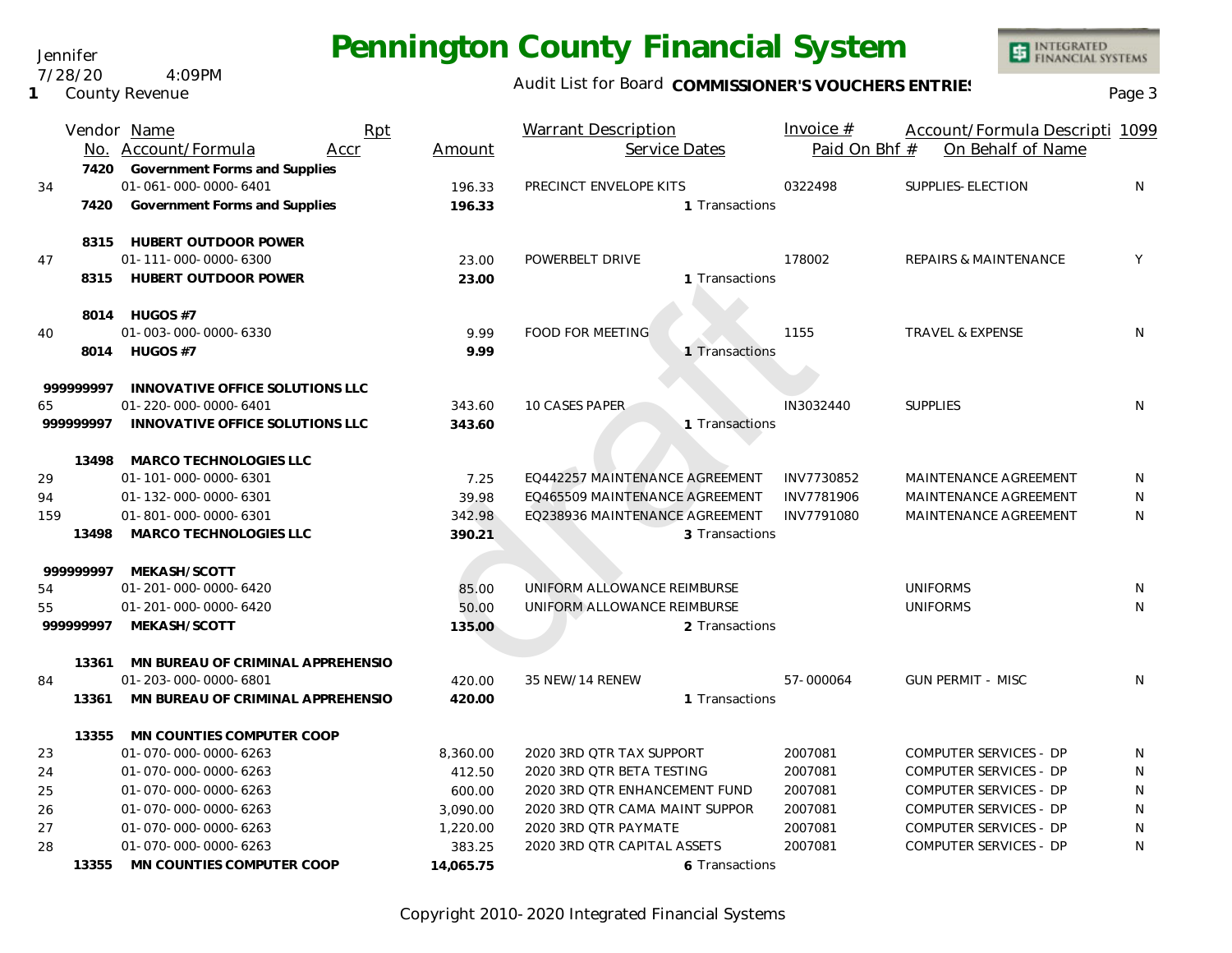Jennifer 7/28/20 4:09PM

**1** County Revenue

### Audit List for Board COMMISSIONER'S VOUCHERS ENTRIES<br>Page 4

INTEGRATED<br>FINANCIAL SYSTEMS

|    |       | Vendor Name<br>Rpt<br>No. Account/Formula<br>Accr        | Amount       | <b>Warrant Description</b><br>Service Dates | Invoice $#$<br>Paid On Bhf # | Account/Formula Descripti 1099<br>On Behalf of Name |   |
|----|-------|----------------------------------------------------------|--------------|---------------------------------------------|------------------------------|-----------------------------------------------------|---|
| 93 | 13033 | MN COUNTIES INTERGOVERNMENTAL TF<br>01-201-000-0000-6355 | $1,003.00 -$ | CHANGE 2020 POLICY DELETE AUTO              |                              | INSURANCE - PROPERTY CASUALT' N                     |   |
|    | 13033 | MN COUNTIES INTERGOVERNMENTAL TF                         | $1,003.00 -$ | 1 Transactions                              |                              |                                                     |   |
|    | 4311  | MN DEPARTMENT OF CORRECTIONS                             |              |                                             |                              |                                                     |   |
| 62 |       | 01-255-000-0000-6837                                     | 36,268.64    | STATE PAYMENT - JULY - DEC 202              | 617232                       | REFUNDS & REIMBURSEMENTS                            | N |
|    | 4311  | MN DEPARTMENT OF CORRECTIONS                             | 36,268.64    | 1 Transactions                              |                              |                                                     |   |
|    | 13334 | MN DEPARTMENT OF HEALTH                                  |              |                                             |                              |                                                     |   |
| 35 |       | 01-101-000-0000-6826                                     | 297.50       | 2ND QTR 2020 WELL CERTIFICATES              |                              | WELL DISCLOSURE CERTIFICATE                         | N |
| 36 |       | 01-101-000-0000-6826                                     | 170.00       | 1ST QTR 2020 WELL CERTIFICATES              |                              | WELL DISCLOSURE CERTIFICATE                         | N |
|    | 13334 | MN DEPARTMENT OF HEALTH                                  | 467.50       | 2 Transactions                              |                              |                                                     |   |
|    | 13391 | MN DEPT OF LABOR & INDUSTRY                              |              |                                             |                              |                                                     |   |
| 32 |       | 01-111-000-0000-6300                                     | 10.00        | PRESSURE VESSEL                             | ABR0235311X                  | <b>REPAIRS &amp; MAINTENANCE</b>                    | N |
|    | 13391 | MN DEPT OF LABOR & INDUSTRY                              | 10.00        | 1 Transactions                              |                              |                                                     |   |
|    |       |                                                          |              |                                             |                              |                                                     |   |
|    | 13346 | MN STATE BAR ASSOCIATION                                 |              |                                             |                              |                                                     |   |
| 39 |       | 01-091-000-0000-6241                                     | 223.00       | MSBA DUES - ML                              | 57846                        | <b>DUES</b>                                         | N |
|    | 13346 | MN STATE BAR ASSOCIATION                                 | 223.00       | 1 Transactions                              |                              |                                                     |   |
|    | 13539 | MNDRIVERSMANUALS.COM                                     |              |                                             |                              |                                                     |   |
| 21 |       | 01-132-000-0000-6401                                     | 146.27       | <b>DRIVER MANUALS</b>                       | 3902                         | SUPPLIES - MOTOR VEHICLE                            | N |
|    | 13539 | MNDRIVERSMANUALS.COM                                     | 146.27       | 1 Transactions                              |                              |                                                     |   |
|    |       |                                                          |              |                                             |                              |                                                     |   |
|    | 13425 | MOTOROLA                                                 |              |                                             |                              |                                                     |   |
| 71 |       | 01-223-000-0000-6631                                     | 9,714.24     | ARMOUR SERVICE AGREEMENT 2019               | 8230220067                   | <b>FURNITURE &amp; EQUIPMENT</b>                    | N |
| 72 |       | 01-223-000-0000-6631                                     | 10,199.76    | ARMOUR SERVICE AGREEMENT 2020               | 8230276257                   | <b>FURNITURE &amp; EQUIPMENT</b>                    | N |
| 74 |       | 01-223-000-0000-6202                                     | 454.07       | <b>VESTA MANAGED SERVICES AUGUST</b>        | 8230282276                   | TELEPHONE - E911                                    | N |
| 73 |       | 01-223-000-0000-6202                                     | 454.07       | <b>VESTA MANAGED SERVICES JULY</b>          | 823028276                    | TELEPHONE - E911                                    | N |
| 77 |       | 01-201-000-0000-6405                                     | 202.55       | 2 LIION BATTERIES APX4000                   | 8280897510                   | <b>GENERAL SUPPLIES</b>                             | Y |
| 78 |       | 01-201-000-0000-6205                                     | 57.00        | DESKTOP CHARGER APC4000                     | 8280902187                   | WALKIE TALKIE & RADIO                               | Y |
| 81 |       | 01-251-000-0000-6631                                     | 6,691.44     | 3 APX 900 JAIL                              | 8280903223                   | FURNITURE & EQUIPMENT - JAIL                        | Y |
| 76 |       | 01-201-000-0000-6631                                     | 9,466.00     | 2 HAND HELD APX6000 RADIOS                  | 8280916642                   | <b>FURNITURE &amp; EQUIPMENT</b>                    | Y |
| 75 |       | 01-201-000-0000-6631                                     | 14,058.00    | APX8500 SQUAD RADIOS #2 #16                 | 8280918926                   | <b>FURNITURE &amp; EQUIPMENT</b>                    | Y |
| 79 |       | 01-201-000-0000-6205                                     | 90.75        | #05 SPEAKER MC                              | 8280922035                   | <b>WALKIE TALKIE &amp; RADIO</b>                    | Y |
| 80 |       | 01-201-000-0000-6205                                     | 90.75        | #13 SPEAKER MIC                             | 8280947301                   | <b>WALKIE TALKIE &amp; RADIO</b>                    | Y |

13425 MOTOROLA **13425 MOTOROLA 13425 MOTOROLA 11 Transactions MOTOROLA**

**15323 OFFICE DEPOT**

 $51,478.63$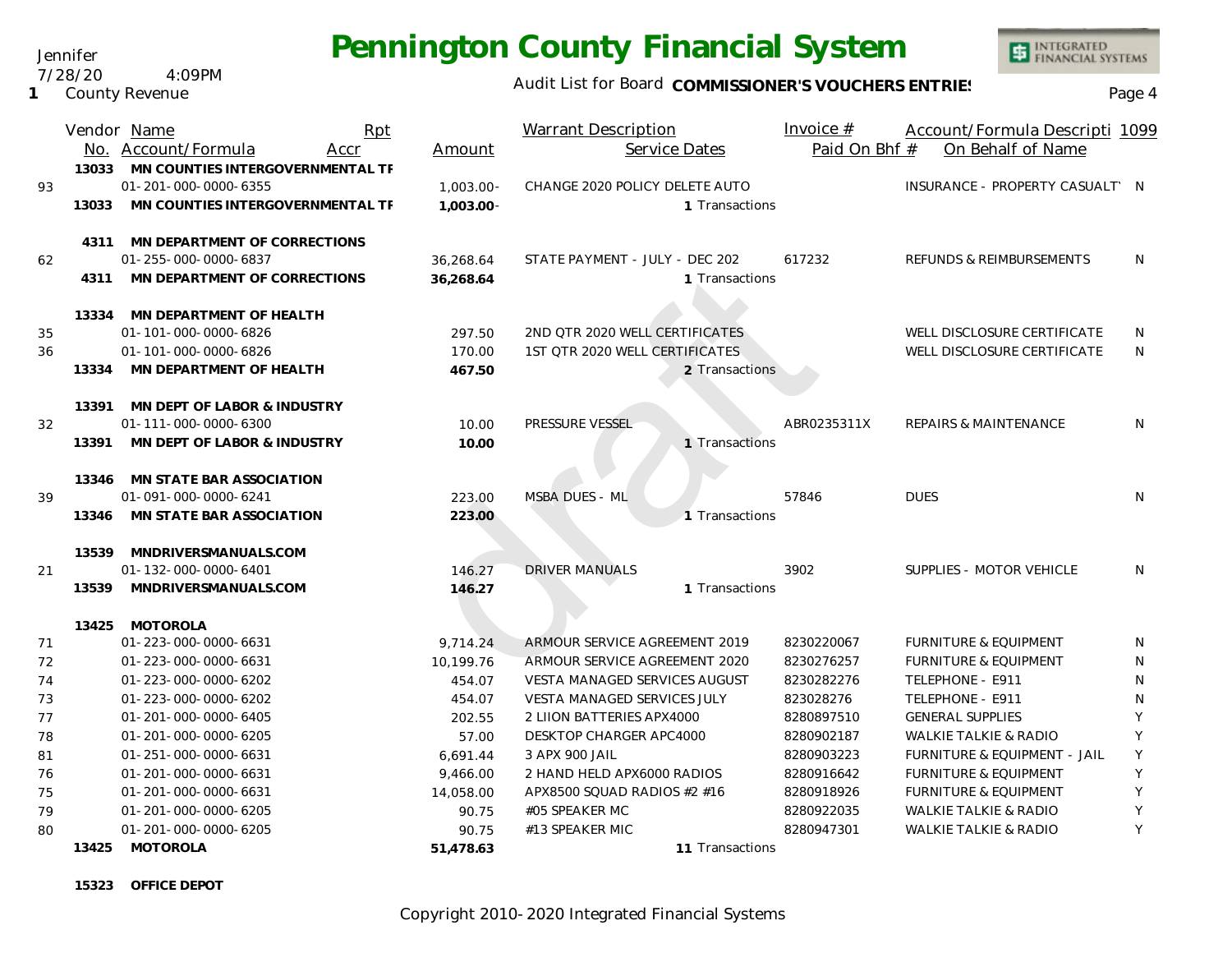Jennifer 7/28/20 4:09PM

**1** County Revenue

### Audit List for Board COMMISSIONER'S VOUCHERS ENTRIES<br>Page 5

INTEGRATED<br>FINANCIAL SYSTEMS

|     |       | Vendor Name                               | Rpt  |           | <b>Warrant Description</b>     |                | Invoice $#$   | Account/Formula Descripti 1099   |              |
|-----|-------|-------------------------------------------|------|-----------|--------------------------------|----------------|---------------|----------------------------------|--------------|
|     |       | No. Account/Formula                       | Accr | Amount    | Service Dates                  |                | Paid On Bhf # | On Behalf of Name                |              |
| 160 |       | 01-091-000-0000-6401                      |      | $25.19 -$ | FORAY WHITE BOARD              |                | 102998533001  | <b>SUPPLIES</b>                  | N            |
| 82  |       | 01-220-000-0000-6401                      |      | 129.89    | TONER/DISPATCH                 |                | 104679846001  | <b>SUPPLIES</b>                  | N            |
| 161 |       | 01-041-000-0000-6401                      |      | 259.83    | <b>INK CARTRIDGE</b>           |                | 106204258001  | SUPPLIES - AUDITOR               | N            |
| 83  |       | 01-201-000-0000-6405                      |      | 53.13     | MARKERS/SHARPIES               |                | 107103008001  | <b>GENERAL SUPPLIES</b>          | N            |
|     | 15323 | OFFICE DEPOT                              |      | 417.66    |                                | 4 Transactions |               |                                  |              |
|     | 15329 | OIL BOYZ EXPRESS LUBE                     |      |           |                                |                |               |                                  |              |
| 56  |       | 01-201-000-0000-6304                      |      | 69.67     | OIL CHANGE #10                 |                | 157693        | REPAIR & MAINTENANCE - SQUAD! N  |              |
| 57  |       | 01-201-000-0000-6304                      |      | 24.00     | MOUNT BALANCE TIRES #2         |                | 157726        | REPAIR & MAINTENANCE - SQUAD! N  |              |
| 58  |       | 01-221-000-0000-6801                      |      | 52.13     | OIL CHANGE SERVICE #11         |                | 157765        | MISCELLANEOUS EXPENSE            | <sup>N</sup> |
|     | 15329 | OIL BOYZ EXPRESS LUBE                     |      | 145.80    |                                | 3 Transactions |               |                                  |              |
|     |       | 15328 OTIS ELEVATOR COMPANY               |      |           |                                |                |               |                                  |              |
| 90  |       | 01-218-000-0000-6300                      |      | 1,611.24  | 2020 MAINTENANCE AGREEMENT     |                | 100400039984  | <b>REPAIRS &amp; MAINTENANCE</b> | N            |
| 91  |       | 01-111-000-0000-6300                      |      | 803.40    | 2020 MAINTENANCE AGREEMENT     |                | 100400040077  | REPAIRS & MAINTENANCE            | N            |
|     | 15328 | OTIS ELEVATOR COMPANY                     |      | 2,414.64  |                                | 2 Transactions |               |                                  |              |
|     |       | 16056 PAINT & GLASS INTERIORS             |      |           |                                |                |               |                                  |              |
| 85  |       | 01-251-000-0000-6300                      |      | 1,178.69  | REPLACE CARPET/CHARLIE POD     |                | 1571          | REPAIRS & MAINTENANCE            | N            |
| 86  |       | 01-251-000-0000-6300                      |      | 51.04     | <b>EDGING-CHARLIE POD</b>      |                | 1867          | <b>REPAIRS &amp; MAINTENANCE</b> | N            |
|     | 16056 | PAINT & GLASS INTERIORS                   |      | 1,229.73  |                                | 2 Transactions |               |                                  |              |
|     |       | 16067 PEMBERTON, SORLIE, RUFER & KERSHNEI |      |           |                                |                |               |                                  |              |
| 89  |       | 01-041-000-0000-6801                      |      | 86.00     | <b>ATTORNEY FEES</b>           |                | 91            | MISCELLANEOUS EXPENSE - AUDIT: Y |              |
|     | 16067 | PEMBERTON, SORLIE, RUFER & KERSHNEI       |      | 86.00     |                                | 1 Transactions |               |                                  |              |
|     |       | 16359 PENNINGTON COUNTY CRIME VICTIM      |      |           | <b>VISA CARD</b>               |                |               | OTHER SERVICES-CRIME VICTIM      |              |
| 22  |       | 01-270-000-0000-6262                      |      | 100.00    |                                |                |               |                                  | <sup>N</sup> |
|     |       | 16359 PENNINGTON COUNTY CRIME VICTIM      |      | 100.00    |                                | 1 Transactions |               |                                  |              |
|     |       | 16326 PETERSON/CHERYL                     |      |           |                                |                |               |                                  |              |
| 33  |       | 01-206-000-0000-6262                      |      | 600.00    | SECRETARIAL SERVICES - CORONER |                | 112           | OTHER SERVICES-CORONER           | Y            |
|     | 16326 | PETERSON/CHERYL                           |      | 600.00    |                                | 1 Transactions |               |                                  |              |
|     |       | 16460 POMP'S TIRE SERVICE INC             |      |           |                                |                |               |                                  |              |
| 48  |       | 01-201-000-0000-6304                      |      | 26.00     | TIRE REPAIR #04                |                | 1550003252    | REPAIR & MAINTENANCE - SQUAD! N  |              |
|     |       | 16460 POMP'S TIRE SERVICE INC             |      | 26.00     |                                | 1 Transactions |               |                                  |              |
|     | 20358 | QUADIENT FINANCE USA, INC.                |      |           |                                |                |               |                                  |              |
| 42  |       | 01-801-000-0000-6209                      |      | 1,500.00  | POSTAGE                        |                |               | <b>POSTAGE</b>                   | N            |

Copyright 2010-2020 Integrated Financial Systems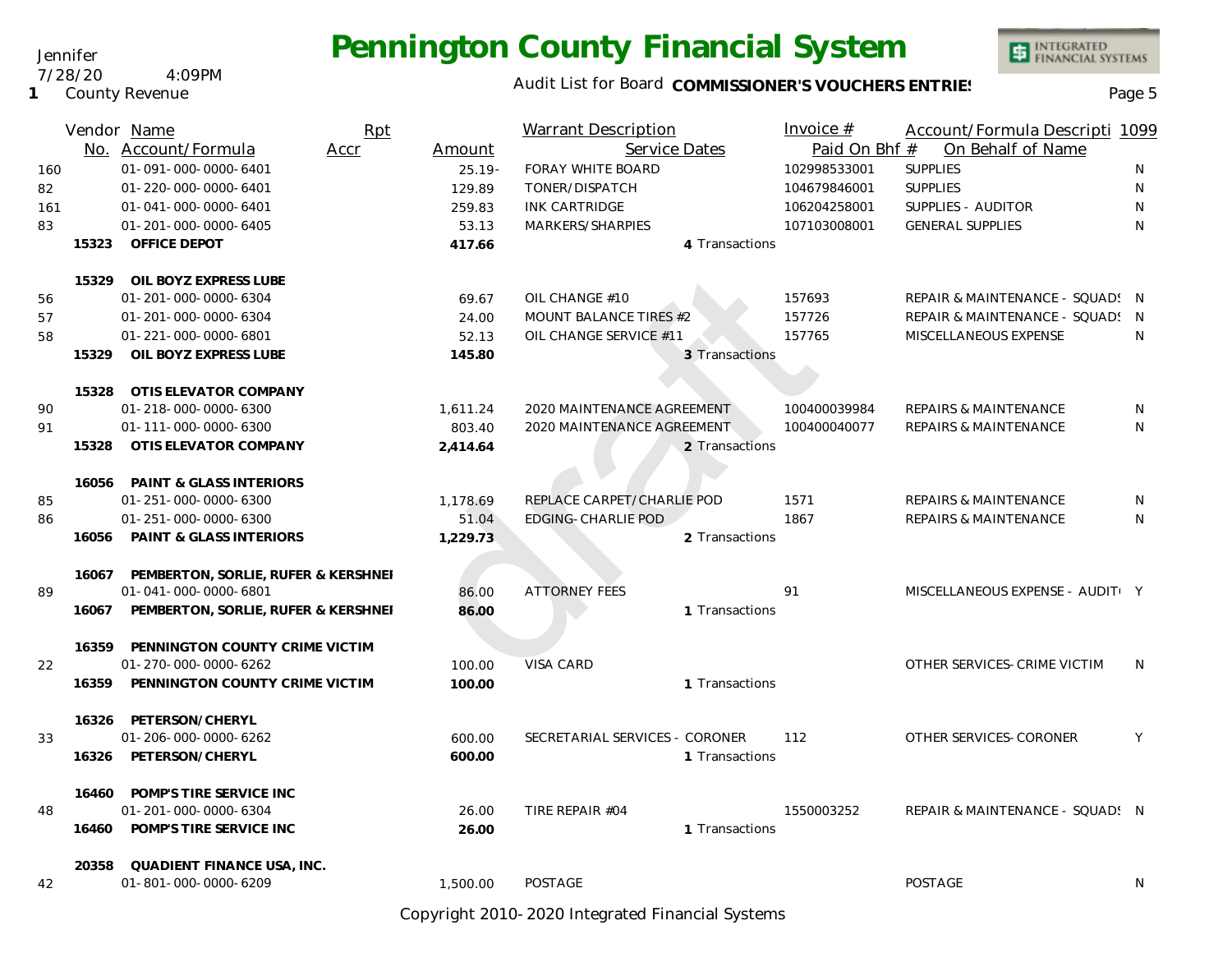Jennifer 7/28/20 4:09PM

**1** County Revenue

### Audit List for Board COMMISSIONER'S VOUCHERS ENTRIES<br>Page 6

|     |       | Vendor Name                | Rpt  |          | <b>Warrant Description</b>           | Invoice $#$   | Account/Formula Descripti 1099   |   |
|-----|-------|----------------------------|------|----------|--------------------------------------|---------------|----------------------------------|---|
|     |       | No. Account/Formula        | Accr | Amount   | Service Dates                        | Paid On Bhf # | On Behalf of Name                |   |
|     | 20358 | QUADIENT FINANCE USA, INC. |      | 1,500.00 | 1 Transactions                       |               |                                  |   |
|     | 18440 | READITECH IT SOLUTIONS     |      |          |                                      |               |                                  |   |
| 158 |       | 01-070-000-0000-6263       |      | 40.00    | REMOTE BACK UP MANAGER - JULY        | 161057        | COMPUTER SERVICES - DP           | N |
| 136 |       | 01-041-000-0000-6210       |      | 6.00     | POP EMAIL MAY - AUD/TREAS            | 161058        | <b>E-MAIL SERVICES</b>           | N |
| 153 |       | 01-041-000-0000-6210       |      | 43.75    | HOSTED OFFICE APPS - AUDITOR         | 161058        | <b>E-MAIL SERVICES</b>           | N |
| 137 |       | 01-070-000-0000-6210       |      | 12.00    | POP EMAIL MAY - HIGHWAY              | 161058        | <b>E-MAIL SERVICES</b>           | N |
| 138 |       | 01-070-000-0000-6210       |      | 20.00    | POP EMAIL MAY - ICN                  | 161058        | <b>E-MAIL SERVICES</b>           | N |
| 139 |       | 01-070-000-0000-6210       |      | 20.00    | POP EMAIL MAY - WELFARE              | 161058        | <b>E-MAIL SERVICES</b>           | N |
| 140 |       | 01-070-000-0000-6210       |      | 6.00     | POP EMAIL MAY - DATA                 | 161058        | <b>E-MAIL SERVICES</b>           | N |
| 146 |       | 01-070-000-0000-6210       |      | 135.83   | <b>ENCRYPTION MAY - WELFARE</b>      | 161058        | <b>E-MAIL SERVICES</b>           | N |
| 150 |       | 01-070-000-0000-6210       |      | 35.00    | <b>HOSTED OFFICE APPS - NURSING</b>  | 161058        | <b>E-MAIL SERVICES</b>           | N |
| 152 |       | 01-070-000-0000-6210       |      | 61.25    | <b>HOSTED OFFICE APPS - HIGHWAY</b>  | 161058        | <b>E-MAIL SERVICES</b>           | N |
| 155 |       | 01-070-000-0000-6210       |      | 70.00    | HOSTED OFFICE APPS - WELFARE         | 161058        | <b>E-MAIL SERVICES</b>           | N |
| 149 |       | 01-091-000-0000-6300       |      | 43.75    | <b>HOSTED OFFICE APPS - ATTY</b>     | 161058        | REPAIRS & MAINTENANCE            | N |
| 141 |       | 01-101-000-0000-6300       |      | 6.00     | POP EMAIL MAY - RECORDER             | 161058        | REPAIRS & MAINTENANCE            | N |
| 154 |       | 01-101-000-0000-6300       |      | 17.50    | HOSTED OFFICE APPS - RECORDER        | 161058        | <b>REPAIRS &amp; MAINTENANCE</b> | N |
| 142 |       | 01-106-000-0000-6300       |      | 6.00     | POP EMAIL MAY - ASSESSOR             | 161058        | REPAIRS & MAINTENANCE            | N |
| 157 |       | 01-106-000-0000-6300       |      | 26.25    | <b>HOSTED OFFICE APPS - ASSESSOR</b> | 161058        | <b>REPAIRS &amp; MAINTENANCE</b> | N |
| 143 |       | 01-132-000-0000-6300       |      | 10.00    | POP EMAIL MAY - MV                   | 161058        | <b>REPAIRS &amp; MAINTENANCE</b> | N |
| 148 |       | 01-132-000-0000-6300       |      | 35.00    | HOSTED OFFICE APPS - MV              | 161058        | <b>REPAIRS &amp; MAINTENANCE</b> | N |
| 144 |       | 01-201-000-0000-6210       |      | 90.00    | POP EMAIL MAY - SHERIFF              | 161058        | <b>E-MAIL SERVICES</b>           | N |
| 151 |       | 01-201-000-0000-6300       |      | 105.00   | <b>HOSTED OFFICE APPS - SHERIFF</b>  | 161058        | <b>REPAIRS &amp; MAINTENANCE</b> | N |
| 156 |       | 01-290-000-0000-6210       |      | 8.75     | HOSTED OFFICE APPS - EMER MGMT       | 161058        | <b>E-MAIL SERVICES</b>           | N |
| 145 |       | 01-601-000-0000-6300       |      | 4.00     | POP EMAIL MAY - EXTENSION            | 161058        | REPAIRS & MAINTENANCE            | N |
| 147 |       | 01-601-000-0000-6300       |      | 8.75     | HOSTED OFFICE APPS - EXTENSION       | 161058        | REPAIRS & MAINTENANCE            | N |
| 109 |       | 01-003-000-0000-6210       |      | 42.45    | <b>HOSTED EXCHANGE - JULY</b>        | 161059        | <b>E-MAIL SERVICES</b>           | N |
| 125 |       | 01-003-000-0000-6210       |      | 17.35    | ARCHIVING JULY - BOARD               | 161059        | <b>E-MAIL SERVICES</b>           | N |
| 95  |       | 01-041-000-0000-6210       |      | 222.86   | IT GLOBAL JULY - AUD/TREAS           | 161059        | <b>E-MAIL SERVICES</b>           | N |
| 110 |       | 01-041-000-0000-6210       |      | 16.98    | <b>HOSTED EXCHANGE - JULY</b>        | 161059        | <b>E-MAIL SERVICES</b>           | N |
| 120 |       | 01-041-000-0000-6210       |      | 17.35    | ARCHIVING JULY - AUD/TREAS           | 161059        | <b>E-MAIL SERVICES</b>           | N |
| 111 |       | 01-070-000-0000-6210       |      | 399.03   | HOSTED EXCHANGE - JULY               | 161059        | <b>E-MAIL SERVICES</b>           | N |
| 112 |       | 01-070-000-0000-6210       |      | 33.96    | <b>HOSTED EXCHANGE - JULY</b>        | 161059        | <b>E-MAIL SERVICES</b>           | N |
| 121 |       | 01-070-000-0000-6210       |      | 34.70    | ARCHIVING JULY - HIGHWAY             | 161059        | <b>E-MAIL SERVICES</b>           | N |
| 122 |       | 01-070-000-0000-6210       |      | 34.70    | ARCHIVING JULY - ICN                 | 161059        | <b>E-MAIL SERVICES</b>           | N |
| 123 |       | 01-070-000-0000-6210       |      | 183.91   | ARCHIVING JULY - WELFARE             | 161059        | <b>E-MAIL SERVICES</b>           | N |
| 124 |       | 01-070-000-0000-6210       |      | 10.41    | ARCHIVING JULY - DATA                | 161059        | <b>E-MAIL SERVICES</b>           | N |
| 96  |       | 01-070-000-0000-6263       |      | 445.71   | IT GLOBAL JULY - HIGHWAY             | 161059        | COMPUTER SERVICES - DP           | N |
| 97  |       | 01-070-000-0000-6263       |      | 297.14   | IT GLOBAL JULY - ICN                 | 161059        | COMPUTER SERVICES - DP           | N |

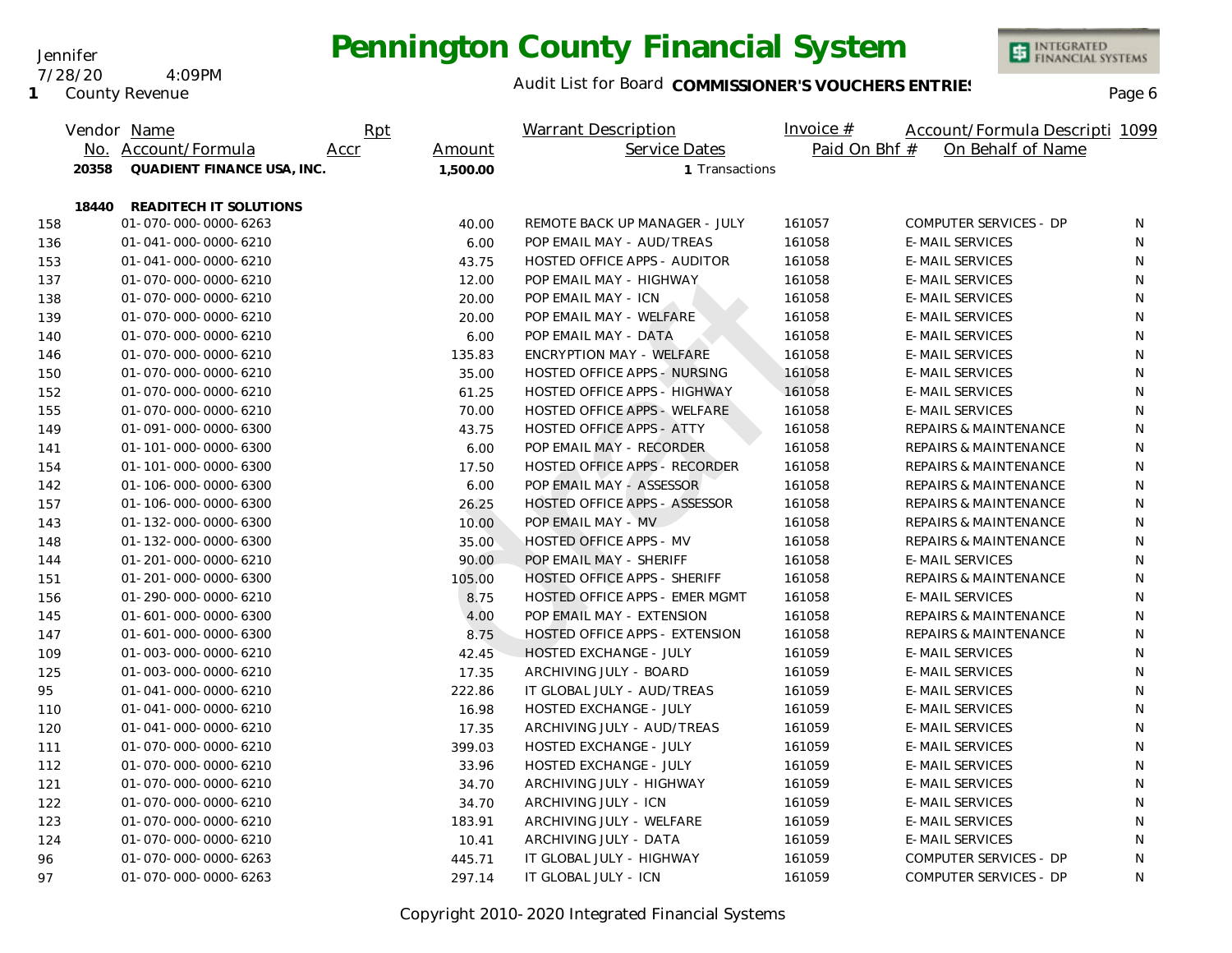INTEGRATED<br>FINANCIAL SYSTEMS

**1** County Revenue

7/28/20 4:09PM

Jennifer

### Audit List for Board COMMISSIONER'S VOUCHERS ENTRIES<br>Page 7

|     |       | Vendor Name                     | Rpt  |          | <b>Warrant Description</b>    | Invoice $#$   | Account/Formula Descripti 1099   |    |
|-----|-------|---------------------------------|------|----------|-------------------------------|---------------|----------------------------------|----|
|     |       | No. Account/Formula             | Accr | Amount   | Service Dates                 | Paid On Bhf # | On Behalf of Name                |    |
| 98  |       | 01-070-000-0000-6263            |      | 891.43   | IT GLOBAL JULY - WELFARE      | 161059        | COMPUTER SERVICES - DP           | N  |
| 99  |       | 01-070-000-0000-6263            |      | 49.52    | IT GLOBAL JULY - DATA         | 161059        | COMPUTER SERVICES - DP           | N  |
| 100 |       | 01-070-000-0000-6263            |      | 140.00   | IT GLOBAL JULY - DATA         | 161059        | COMPUTER SERVICES - DP           | N  |
| 113 |       | 01-091-000-0000-6210            |      | 42.45    | <b>HOSTED EXCHANGE - JULY</b> | 161059        | <b>E-MAIL SERVICES</b>           | N  |
| 126 |       | 01-091-000-0000-6210            |      | 17.35    | ARCHIVING JULY - ATTORNEY     | 161059        | <b>E-MAIL SERVICES</b>           | N  |
| 101 |       | 01-091-000-0000-6300            |      | 99.05    | IT GLOBAL JULY - ATTORNEY     | 161059        | <b>REPAIRS &amp; MAINTENANCE</b> | N  |
| 102 |       | 01-101-000-0000-6300            |      | 123.81   | IT GLOBAL JULY - RECORDER     | 161059        | <b>REPAIRS &amp; MAINTENANCE</b> | N  |
| 127 |       | 01-101-000-0000-6300            |      | 13.88    | ARCHIVING JULY - RECORDER     | 161059        | <b>REPAIRS &amp; MAINTENANCE</b> | N  |
| 103 |       | 01-106-000-0000-6300            |      | 74.29    | IT GLOBAL JULY - ASSESSOR     | 161059        | <b>REPAIRS &amp; MAINTENANCE</b> | N  |
| 128 |       | 01-106-000-0000-6300            |      | 10.41    | ARCHIVING JULY - ASSESSOR     | 161059        | <b>REPAIRS &amp; MAINTENANCE</b> | N  |
| 118 |       | 01-111-000-0000-6210            |      | 8.49     | <b>HOSTED EXCHANGE - JULY</b> | 161059        | <b>E-MAIL SERVICES</b>           | N  |
| 135 |       | 01-111-000-0000-6300            |      | 3.47     | ARCHIVING JULY - CUSTODIAN    | 161059        | REPAIRS & MAINTENANCE            | N  |
| 114 |       | 01-121-000-0000-6210            |      | 8.49     | <b>HOSTED EXCHANGE - JULY</b> | 161059        | <b>E-MAIL SERVICES</b>           | N  |
| 129 |       | 01-121-000-0000-6210            |      | 3.47     | ARCHIVING JULY - VET SERVICE  | 161059        | <b>E-MAIL SERVICES</b>           | N  |
| 104 |       | 01-121-000-0000-6300            |      | 49.52    | IT GLOBAL JULY - VET SERVICE  | 161059        | Repairs & Maintenance            | N  |
| 105 |       | 01-132-000-0000-6300            |      | 148.57   | IT GLOBAL JULY - MV           | 161059        | REPAIRS & MAINTENANCE            | N  |
| 130 |       | 01-132-000-0000-6300            |      | 17.35    | ARCHIVING JULY - MV           | 161059        | <b>REPAIRS &amp; MAINTENANCE</b> | N  |
| 115 |       | 01-201-000-0000-6210            |      | 67.92    | <b>HOSTED EXCHANGE - JULY</b> | 161059        | <b>E-MAIL SERVICES</b>           | N  |
| 133 |       | 01-201-000-0000-6210            |      | 194.32   | ARCHIVING JULY - SHERIFF      | 161059        | <b>E-MAIL SERVICES</b>           | N  |
| 116 |       | 01-270-000-0000-6202            |      | 8.49     | <b>HOSTED EXCHANGE - JULY</b> | 161059        | <b>TELEPHONE</b>                 | N  |
| 106 |       | 01-270-000-0000-6300            |      | 24.77    | IT GLOBAL JULY - CRIME VICTIM | 161059        | REPAIRS & MAINTENANCE            | N  |
| 131 |       | 01-270-000-0000-6300            |      | 3.47     | ARCHIVING JULY - CRIME VICTIM | 161059        | REPAIRS & MAINTENANCE            | N  |
| 117 |       | 01-290-000-0000-6210            |      | 8.49     | <b>HOSTED EXCHANGE - JULY</b> | 161059        | <b>E-MAIL SERVICES</b>           | N  |
| 132 |       | 01-290-000-0000-6210            |      | 3.47     | ARCHIVING JULY - EMER MGMT    | 161059        | <b>E-MAIL SERVICES</b>           | N  |
| 107 |       | 01-290-000-0000-6300            |      | 49.52    | IT GLOBAL JULY - EMER MGMT    | 161059        | Repairs & Maintenance            | N  |
| 108 |       | 01-601-000-0000-6300            |      | 123.81   | IT GLOBAL JULY - EXTENSION    | 161059        | REPAIRS & MAINTENANCE            | N  |
| 119 |       | 01-601-000-0000-6300            |      | 8.49     | <b>HOSTED EXCHANGE - JULY</b> | 161059        | <b>REPAIRS &amp; MAINTENANCE</b> | N  |
| 134 |       | 01-601-000-0000-6300            |      | 10.41    | ARCHIVING JULY - EXTENSION    | 161059        | <b>REPAIRS &amp; MAINTENANCE</b> | N  |
|     | 18440 | READITECH IT SOLUTIONS          |      | 4,772.09 | 64 Transactions               |               |                                  |    |
|     | 21008 | UNIVERSAL SCREEN PRINT          |      |          |                               |               |                                  |    |
| 59  |       | 01-251-000-0000-6420            |      | 11.92    | <b>EMBROIDARY JACKET</b>      | 38540         | <b>JAILER UNIFORMS</b>           | N. |
| 60  |       | 01-251-000-0000-6420            |      | 35.75    | <b>EMBROIDAR3 JACKETS</b>     | 38836         | <b>JAILER UNIFORMS</b>           | N  |
| 61  |       | 01-201-000-0000-6631            |      | 463.38   | DECALS #16 SQUAD              | 39056         | <b>FURNITURE &amp; EQUIPMENT</b> | N  |
|     | 21008 | UNIVERSAL SCREEN PRINT          |      | 511.05   | 3 Transactions                |               |                                  |    |
|     |       | 23303 WEST GROUP PAYMENT CENTER |      |          |                               |               |                                  |    |
| 37  |       | 01-016-000-0000-6242            |      | 328.98   | <b>JUNE SUBSCRIPTIONS</b>     | 842665320     | SUBSCRIPTIONS - LAW LIBRARY      | N. |
| 38  |       | 01-091-000-0000-6240            |      | 63.84    | <b>JUNE SUBSCRIPTIONS</b>     | 842670713     | <b>SUBSCRIPTIONS</b>             | N  |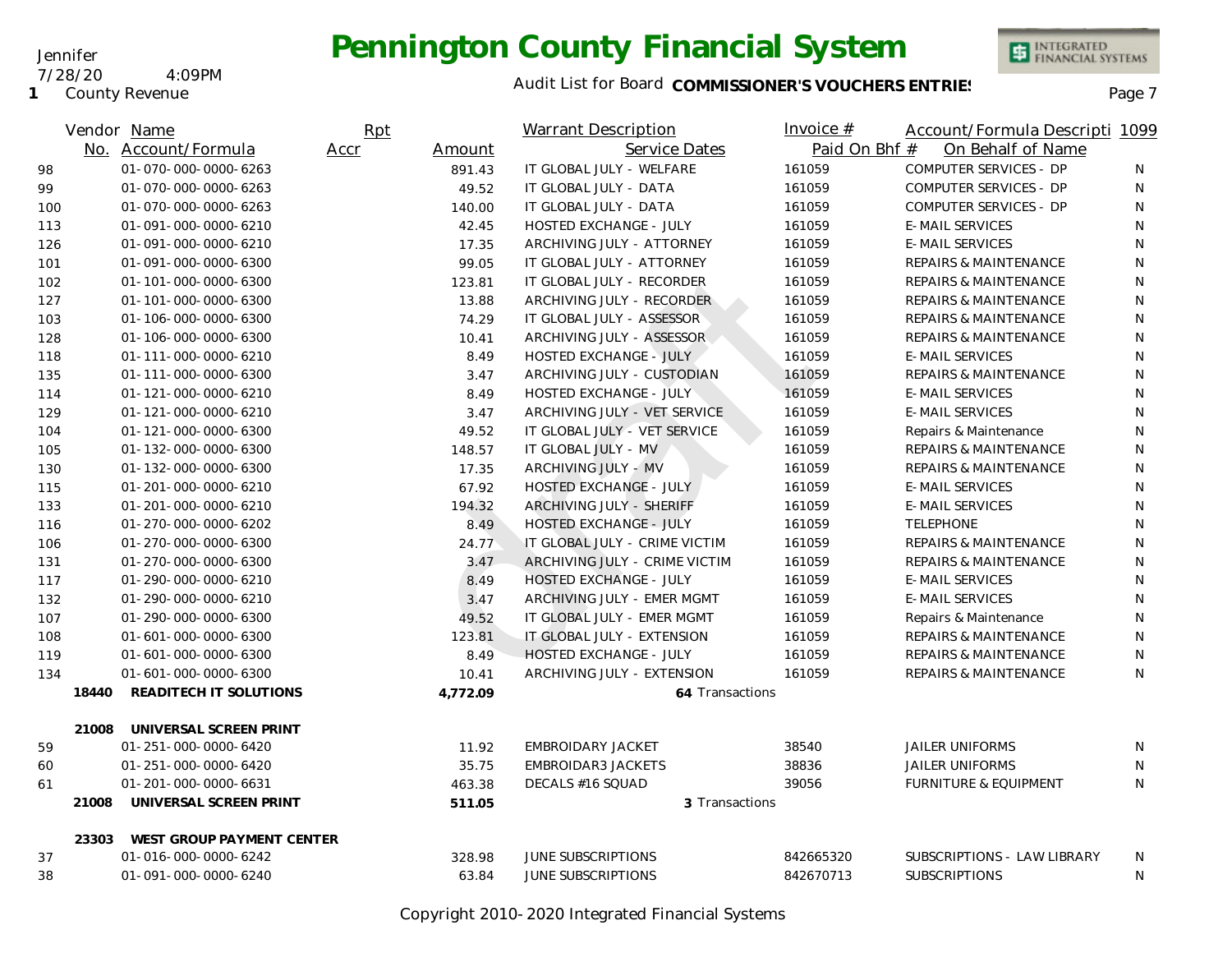Jennifer 7/28/20 4:09PM

**1** County Revenue

### Audit List for Board COMMISSIONER'S VOUCHERS ENTRIES

INTEGRATED<br>FINANCIAL SYSTEMS

| 23303                        | Vendor Name<br>No. Account/Formula<br>WEST GROUP PAYMENT CENTER                        | Rpt<br><b>Accr</b> | Amount<br>392.82     | <b>Warrant Description</b><br>Service Dates<br>2 Transactions | Invoice $#$<br>Paid On Bhf # | Account/Formula Descripti 1099<br>On Behalf of Name |   |
|------------------------------|----------------------------------------------------------------------------------------|--------------------|----------------------|---------------------------------------------------------------|------------------------------|-----------------------------------------------------|---|
| 23311<br>41<br>23311         | WIDSETH SMITH NOLTING & ASSOC<br>01-111-000-0000-6801<br>WIDSETH SMITH NOLTING & ASSOC |                    | 1,120.00<br>1,120.00 | PROFESSIONAL SERVICES - JC<br>1 Transactions                  | 205681                       | MISCELLANEOUS EXPENSE                               | N |
| 999999997<br>88<br>999999997 | WISKOW/DALE<br>01-111-000-0000-6801<br>WISKOW/DALE                                     |                    | 50.00<br>50.00       | REIMB BOILER TRAINING<br>1 Transactions                       |                              | MISCELLANEOUS EXPENSE                               | N |
| 1 Fund Total:                |                                                                                        |                    | 152,071.95           | County Revenue                                                | 37 Vendors                   | 137 Transactions                                    |   |
|                              |                                                                                        |                    |                      |                                                               |                              |                                                     |   |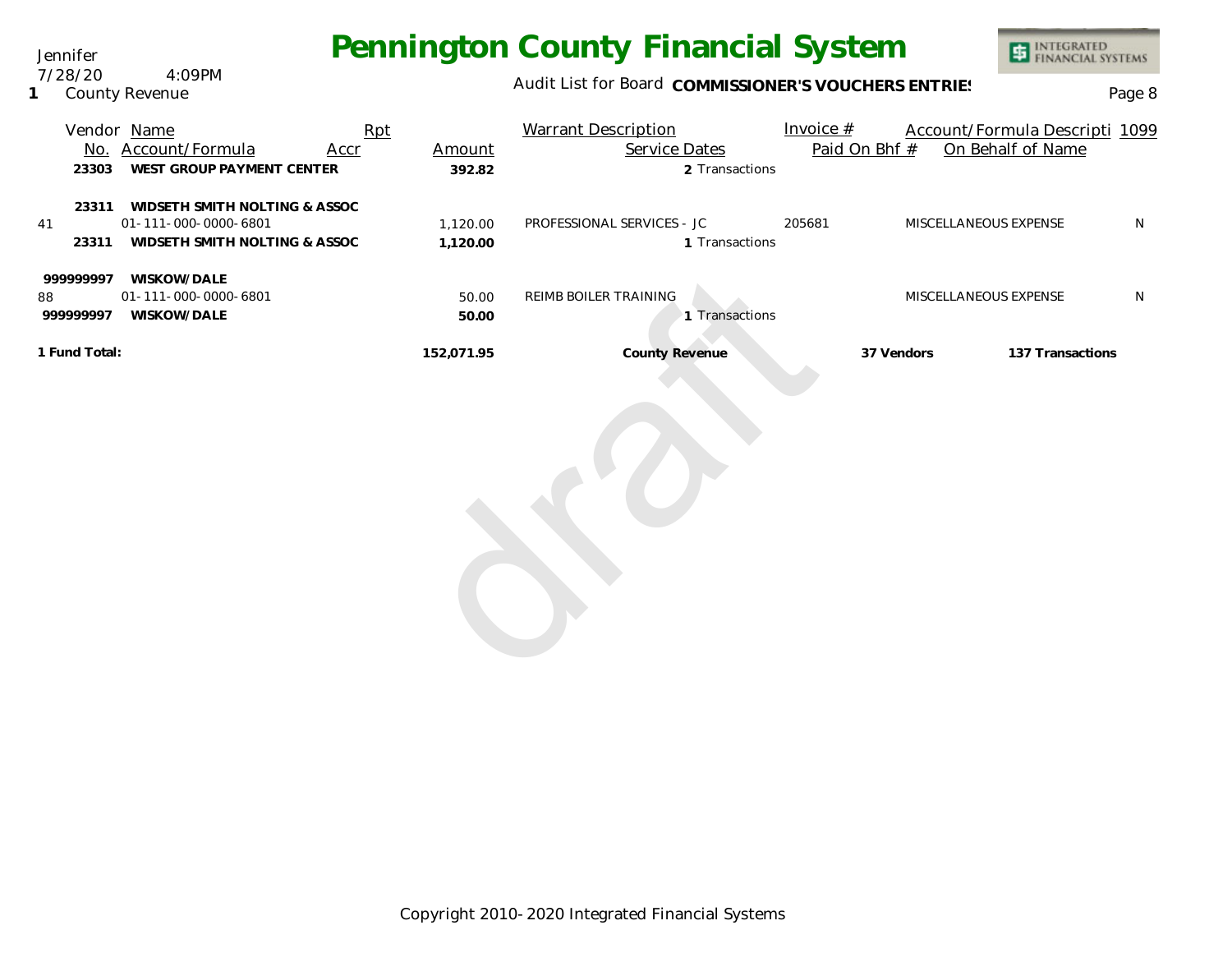#### Jennifer 7/28/20 4:09PM

**3** Road & Bridge

# **Pennington County Financial System**

### Audit List for Board COMMISSIONER'S VOUCHERS ENTRIES<br>Page 9

INTEGRATED<br>FINANCIAL SYSTEMS

|          |                | Vendor Name<br>No. Account/Formula                                                                                       | Rpt<br>Accr | Amount                           | <b>Warrant Description</b><br>Service Dates     |                | Invoice $#$<br>Paid On Bhf # | Account/Formula Descripti 1099<br>On Behalf of Name     |        |
|----------|----------------|--------------------------------------------------------------------------------------------------------------------------|-------------|----------------------------------|-------------------------------------------------|----------------|------------------------------|---------------------------------------------------------|--------|
| 18<br>19 |                | 6344 FLEETPRIDE<br>03-350-000-0000-6564<br>03-350-000-0000-6564<br>6344 FLEETPRIDE                                       |             | 108.67<br>$52.00 -$<br>56.67     | <b>BRAKE KIT</b><br><b>RETURN CORE</b>          | 2 Transactions |                              | EQUIPMENT REPAIR PARTS<br><b>EQUIPMENT REPAIR PARTS</b> | N<br>N |
| 20       |                | 6356 FORESTRY SUPPLIERS INC<br>03-330-000-0000-6554<br>6356 FORESTRY SUPPLIERS INC                                       |             | 140.15<br>140.15                 | LEVEL                                           | 1 Transactions |                              | ENGINEERING & SURVEYING SUPPLI N                        |        |
| 17       |                | 8318 HEFTY SEED COMPANY<br>03-350-000-0000-6553<br>8318 HEFTY SEED COMPANY                                               |             | 8,783.16<br>8.783.16             | <b>LIBERATE &amp; MILESTONE</b>                 | 1 Transactions |                              | BRUSH & WEED CONTROL CHEMICA N                          |        |
| 16       |                | 8356 HOUSTON ENGINEERING INC<br>03-330-000-0000-6261<br>8356 HOUSTON ENGINEERING INC                                     |             | 21,688.60<br>21,688.60           | PROJECT DEVELOPMENT NEW BRIDGE                  | 1 Transactions |                              | CONSULTING & LEGAL SERVICES                             | N      |
| 14<br>15 | 8315           | 8315 HUBERT OUTDOOR POWER<br>03-350-000-0000-6564<br>03-350-000-0000-6564<br>HUBERT OUTDOOR POWER                        |             | 58.50<br>25.13<br>83.63          | <b>BLADES UNIT 318</b><br><b>CARDS UNIT 232</b> | 2 Transactions |                              | EQUIPMENT REPAIR PARTS<br>EQUIPMENT REPAIR PARTS        | Y<br>Y |
| 13       |                | 13302 M-R SIGN CO, INC<br>03-350-000-0000-6551<br>13302 M-R SIGN CO, INC                                                 |             | 3,535.32<br>3,535.32             | <b>SIGNS</b>                                    | 1 Transactions |                              | <b>SIGNS</b>                                            | N      |
| 12<br>11 | 13353          | 13353 MARSHALL COUNTY HIGHWAY DEPARTN<br>03-330-000-0000-6261<br>03-350-000-0000-6549<br>MARSHALL COUNTY HIGHWAY DEPARTN |             | 13,551.61<br>154.44<br>13.706.05 | INSPECTOR SAP 57-608-008<br>18" PIPE & BAND     | 2 Transactions |                              | CONSULTING & LEGAL SERVICES<br><b>CULVERTS</b>          | N<br>N |
| 92       | 13033<br>13033 | MN COUNTIES INTERGOVERNMENTAL TF<br>03-803-000-0000-6355<br>MN COUNTIES INTERGOVERNMENTAL TF                             |             | 832.81<br>832.81                 | AUTO ADD ON                                     | 1 Transactions |                              | INSURANCE - PROPERTY CASUALT' N                         |        |
| 10       | 13391          | MN DEPT OF LABOR & INDUSTRY<br>03-350-000-0000-6801<br>13391 MN DEPT OF LABOR & INDUSTRY                                 |             | 40.00<br>40.00                   | <b>AIRTANK INSPECTORS</b>                       | 1 Transactions |                              | MISCELLANEOUS EXPENSE                                   | N      |

**14440 NORTHDALE OIL INC.**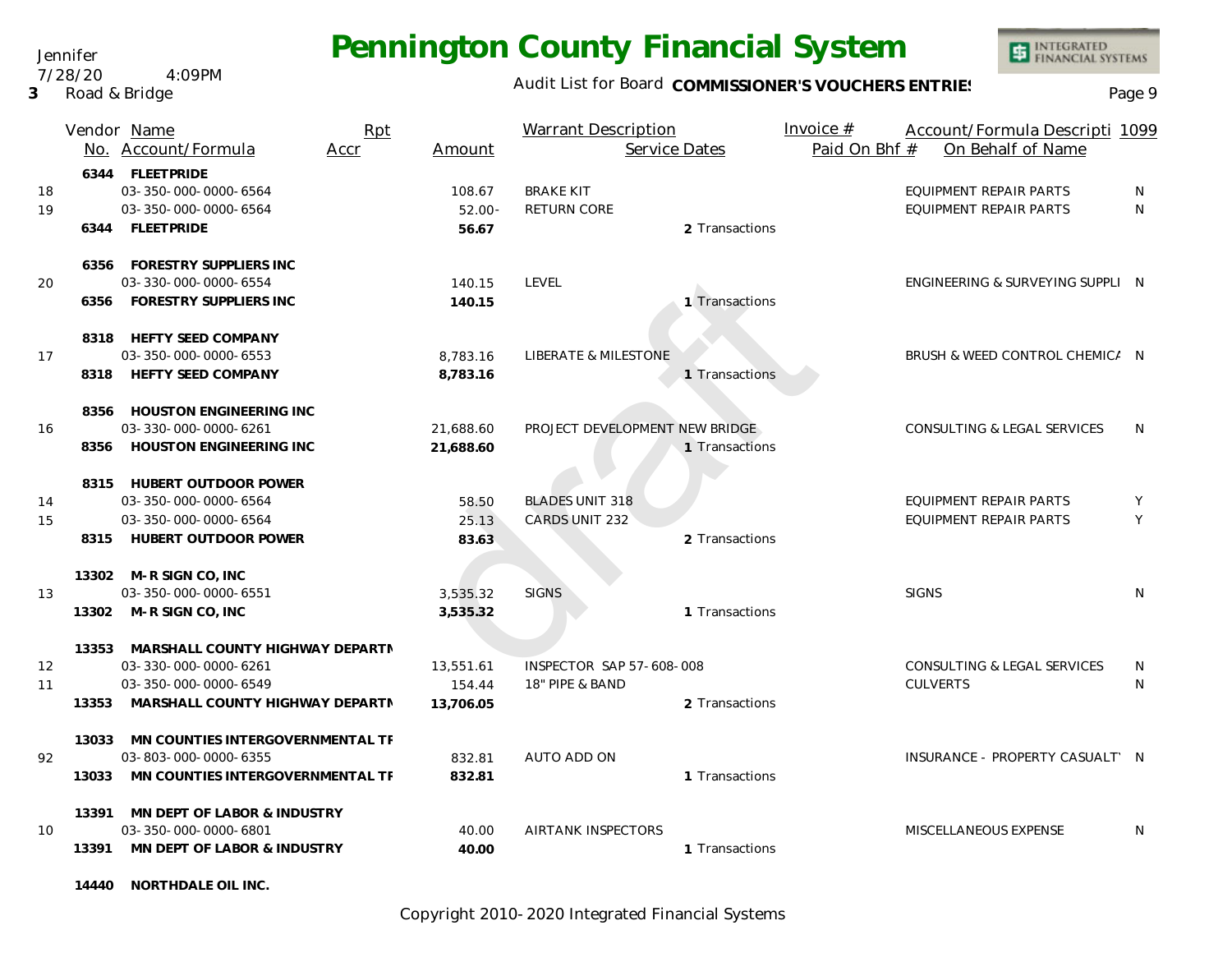Audit List for Board COMMISSIONER'S VOUCHERS ENTRIES<br>Page 10

|                |               | Vendor Name                          | Rpt  |           | <b>Warrant Description</b> |                | Invoice $#$   |                         | Account/Formula Descripti 1099 |              |
|----------------|---------------|--------------------------------------|------|-----------|----------------------------|----------------|---------------|-------------------------|--------------------------------|--------------|
|                | No.           | Account/Formula                      | Accr | Amount    | Service Dates              |                | Paid On Bhf # |                         | On Behalf of Name              |              |
| 8              |               | 03-350-000-0000-6560                 |      | 4,115.82  | DIESEL SHOP 213            |                |               | <b>GAS &amp; DIESEL</b> |                                | <sup>N</sup> |
| 9              |               | 03-350-000-0000-6560                 |      | 2,730.84  | DIESEL SHOP 215            |                |               | <b>GAS &amp; DIESEL</b> |                                | N            |
|                | 14440         | NORTHDALE OIL INC.                   |      | 6,846.66  |                            | 2 Transactions |               |                         |                                |              |
|                | 14312         | NORTHWEST POWER SYSTEMS              |      |           |                            |                |               |                         |                                |              |
| 4              |               | 03-350-000-0000-6564                 |      | 17.83     | PARTS UNIT 230             |                |               |                         | EQUIPMENT REPAIR PARTS         | N.           |
| 5              |               | 03-350-000-0000-6564                 |      | 98.40     | COUPLER UNIT 303           |                |               |                         | <b>EQUIPMENT REPAIR PARTS</b>  | N            |
| 6              |               | 03-350-000-0000-6564                 |      | 265.84    | <b>HOSES UNIT 308</b>      |                |               |                         | <b>EQUIPMENT REPAIR PARTS</b>  | N            |
| $\overline{7}$ |               | 03-350-000-0000-6564                 |      | 3.69      | PARTS UNIT 303             |                |               |                         | <b>EQUIPMENT REPAIR PARTS</b>  | N            |
|                | 14312         | NORTHWEST POWER SYSTEMS              |      | 385.76    |                            | 4 Transactions |               |                         |                                |              |
|                | 15323         | <b>OFFICE DEPOT</b>                  |      |           |                            |                |               |                         |                                |              |
| 3              |               | 03-320-000-0000-6401                 |      | 60.15     | PENCILS, PENS, NOTEBOOKS   |                |               | <b>SUPPLIES</b>         |                                | N            |
|                | 15323         | OFFICE DEPOT                         |      | 60.15     |                            | 1 Transactions |               |                         |                                |              |
|                |               | 16379 POLK COUNTY HIGHWAY DEPARTMENT |      |           |                            |                |               |                         |                                |              |
| $\mathbf{1}$   |               | 03-350-000-0000-6565                 |      | 36.764.55 | <b>CALCIUM CHLORIDE</b>    |                |               | <b>ROAD MATERIALS</b>   |                                | N            |
|                | 16379         | POLK COUNTY HIGHWAY DEPARTMENT       |      | 36,764.55 |                            | 1 Transactions |               |                         |                                |              |
|                | 18439         | ROCKSBURY TRUCK REPAIR               |      |           |                            |                |               |                         |                                |              |
| $\overline{2}$ |               | 03-350-000-0000-6564                 |      | 81.00     | <b>DOT INSPECTION</b>      |                |               |                         | EQUIPMENT REPAIR PARTS         | <sup>N</sup> |
|                | 18439         | ROCKSBURY TRUCK REPAIR               |      | 81.00     |                            | 1 Transactions |               |                         |                                |              |
|                | 3 Fund Total: |                                      |      | 93,004.51 | Road & Bridge              |                | 14 Vendors    |                         | 21 Transactions                |              |
|                |               |                                      |      |           |                            |                |               |                         |                                |              |
|                |               |                                      |      |           |                            |                |               |                         |                                |              |

#### Jennifer 7/28/20 4:09PM

**3** Road & Bridge

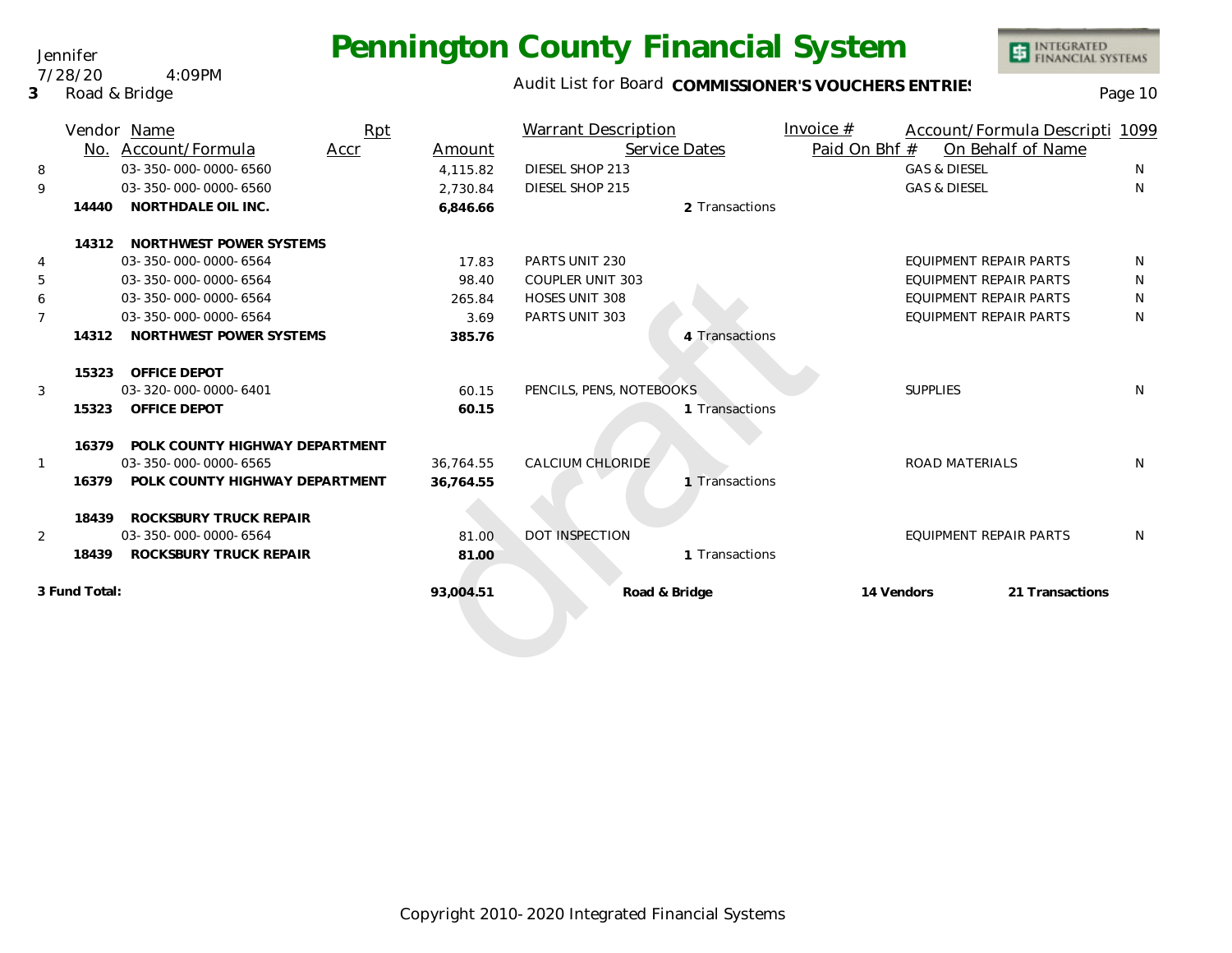Audit List for Board COMMISSIONER'S VOUCHERS ENTRIES<br>Page 11

#### Jennifer **40** Ditch Funds 7/28/20 4:09PM

|                          | Vendor Name<br>No. Account/Formula                                                            | Rpt<br>Accr | Amount                            | <b>Warrant Description</b><br>Service Dates                           | Invoice $#$<br>Paid On Bhf # | Account/Formula Descripti 1099<br>On Behalf of Name |        |
|--------------------------|-----------------------------------------------------------------------------------------------|-------------|-----------------------------------|-----------------------------------------------------------------------|------------------------------|-----------------------------------------------------|--------|
| 1330<br>44<br>45<br>1330 | <b>ANDERSON SERVICES</b><br>40-716-000-0000-6262<br>40-716-000-0000-6262<br>ANDERSON SERVICES |             | 2,240.00<br>9,515.00<br>11,755.00 | SEEDING & MULCH CD #16<br>INSTALL SIDE INLET CD #16<br>2 Transactions |                              | OTHER SERVICES<br>OTHER SERVICES                    | Y<br>Y |
| 8380<br>46<br>8380       | HDR ENGINEERING, INC.<br>40-796-000-0000-6262<br>HDR ENGINEERING, INC.                        |             | 16,327.64<br>16,327.64            | SURVEY & PLANNING CD #96<br>1 Transactions                            | 1200281379                   | OTHER SERVICES                                      | N      |
| 40 Fund Total:           |                                                                                               |             | 28,082.64                         | Ditch Funds                                                           | 2 Vendors                    | 3 Transactions                                      |        |
|                          | Final Total:                                                                                  |             | 273,159.10                        | 53 Vendors                                                            | 161 Transactions             |                                                     |        |
|                          |                                                                                               |             |                                   |                                                                       |                              |                                                     |        |

INTEGRATED<br>FINANCIAL SYSTEMS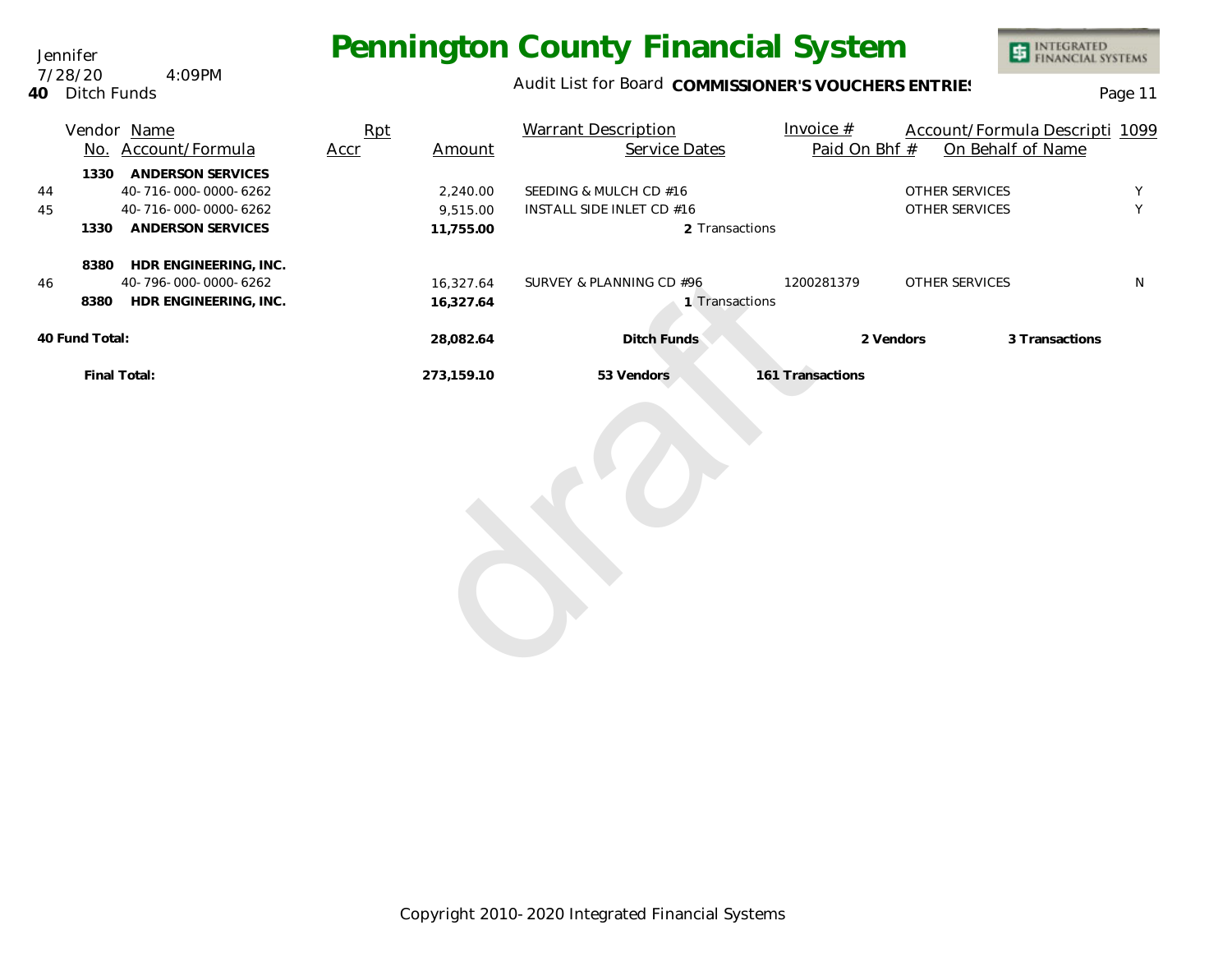| Jennifer |               |                                        |                                                       |                                                        |              | Pennington County Financial System                   | <b>INTEGRATED<br/>FINANCIAL SYSTEMS</b> |
|----------|---------------|----------------------------------------|-------------------------------------------------------|--------------------------------------------------------|--------------|------------------------------------------------------|-----------------------------------------|
| 7/28/20  | 4:09PM        |                                        |                                                       |                                                        |              | Audit List for Board COMMISSIONER'S VOUCHERS ENTRIES | Page 12                                 |
|          | Recap by Fund | <b>Fund</b><br>$\mathbf{1}$<br>3<br>40 | <b>AMOUNT</b><br>152,071.95<br>93,004.51<br>28,082.64 | Name<br>County Revenue<br>Road & Bridge<br>Ditch Funds |              |                                                      |                                         |
|          |               | All Funds                              | 273,159.10                                            | Total                                                  | Approved by, |                                                      |                                         |
|          |               |                                        |                                                       |                                                        |              |                                                      |                                         |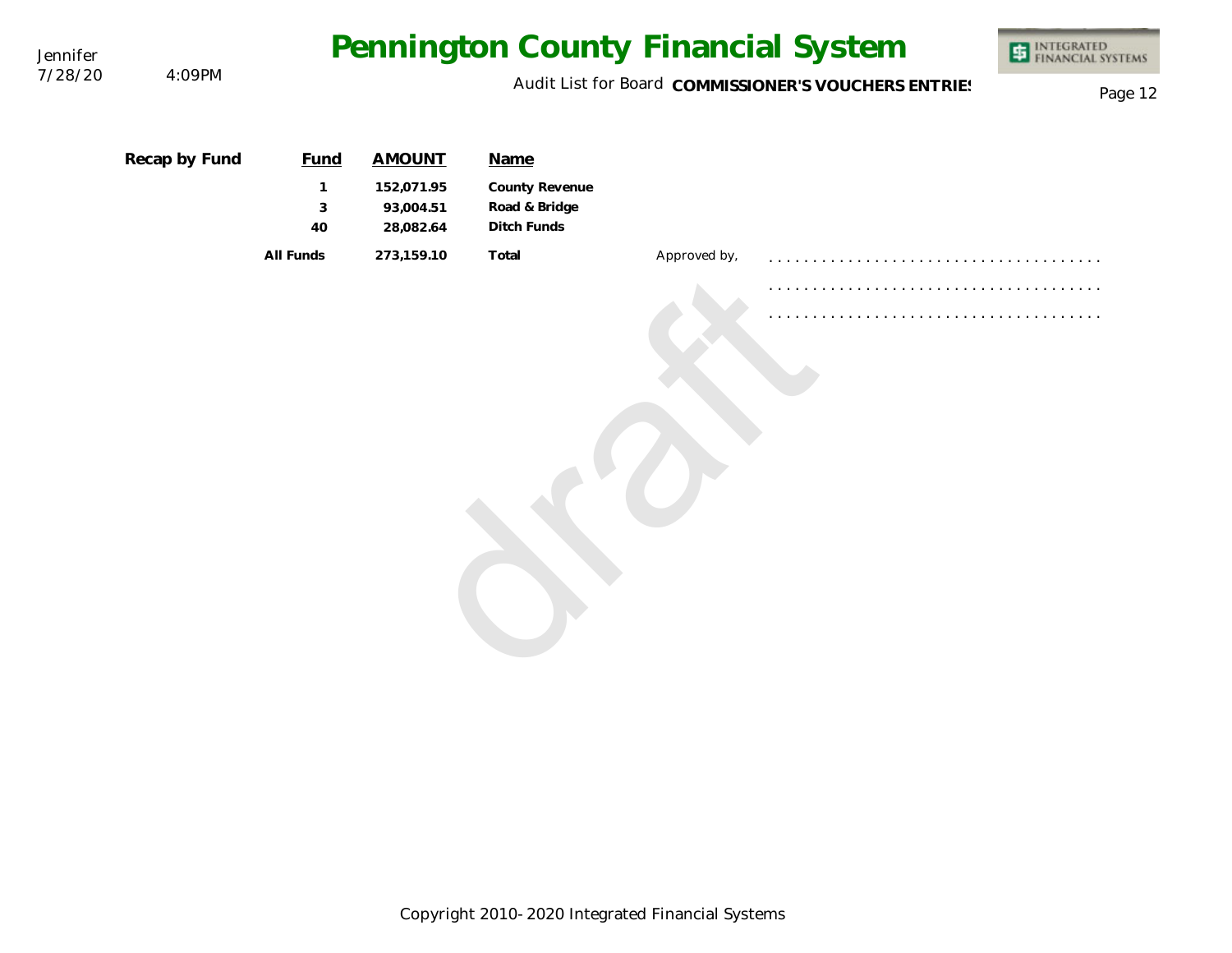| Jennifer                                  |        | <b>Pennington County Financial System</b>                                                                                  | INTEGRATED<br>FINANCIAL SYSTEMS |
|-------------------------------------------|--------|----------------------------------------------------------------------------------------------------------------------------|---------------------------------|
| 7/25/20                                   | 1:47PM | Audit List for Board COMMISSIONER'S VOUCHERS ENTRIES                                                                       | Page 1                          |
| Print List in Order By:                   |        | 1 - Fund (Page Break by Fund)<br>$\overline{1}$<br>2 - Department (Totals by Dept)<br>3 - Vendor Number<br>4 - Vendor Name |                                 |
| Explode Dist. Formulas Y                  |        |                                                                                                                            |                                 |
| Paid on Behalf Of Name<br>on Audit List?: |        | $\mathsf{N}$                                                                                                               |                                 |
| Type of Audit List:                       |        | $\mathsf{D}$<br>D - Detailed Audit List<br>S - Condensed Audit List                                                        |                                 |
| Save Report Options?:                     |        | $\mathsf{N}$                                                                                                               |                                 |
|                                           |        |                                                                                                                            |                                 |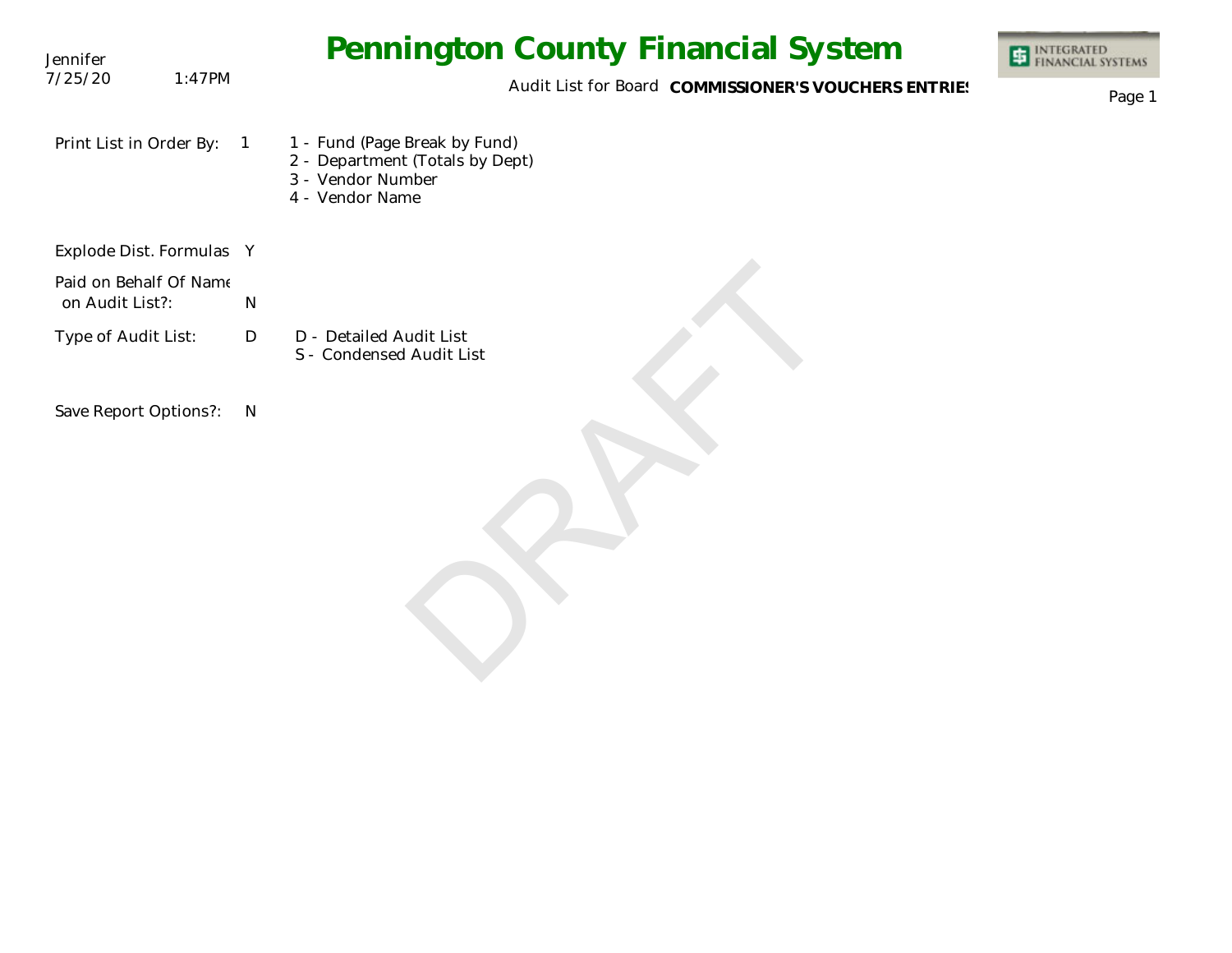

### Audit List for Board COMMISSIONER'S VOUCHERS ENTRIES<br>Page 2

|                             | Vendor Name<br>No. Account/Formula                                   | Rpt<br>Accr | Amount         | <b>Warrant Description</b><br>Service Dates | Invoice $#$<br>Paid On Bhf # | Account/Formula Descripti 1099<br>On Behalf of Name |   |
|-----------------------------|----------------------------------------------------------------------|-------------|----------------|---------------------------------------------|------------------------------|-----------------------------------------------------|---|
| $\overline{2}$<br>11063     | 11063 KUZNIA/RAYMOND D<br>01-201-000-0000-6330<br>KUZNIA/RAYMOND D   |             | 12.71<br>12.71 | MEAL - TRANSPORT<br>1 Transactions          | 071420                       | <b>TRAVEL &amp; EXPENSE</b>                         | N |
| $\mathbf{1}$                | 19343 LARSON/MELISSA<br>01-251-000-0000-6330<br>19343 LARSON/MELISSA |             | 9.03<br>9.03   | MEAL - TRANSPORT<br>1 Transactions          | 070820                       | TRAVEL & EXPENSE                                    | N |
| 999999997<br>3<br>999999997 | MCKESH/SCOTT<br>01-201-000-0000-6330<br>MCKESH/SCOTT                 |             | 15.03<br>15.03 | MEAL - MEETING<br>1 Transactions            | 071520                       | TRAVEL & EXPENSE                                    | N |
| 1 Fund Total:               |                                                                      |             | 36.77          | <b>County Revenue</b>                       |                              | 3 Transactions<br>3 Vendors                         |   |
| Final Total:                |                                                                      |             | 36.77          | 3 Vendors                                   | 3 Transactions               |                                                     |   |

**1** County Revenue 7/25/20 1:47PM

Jennifer